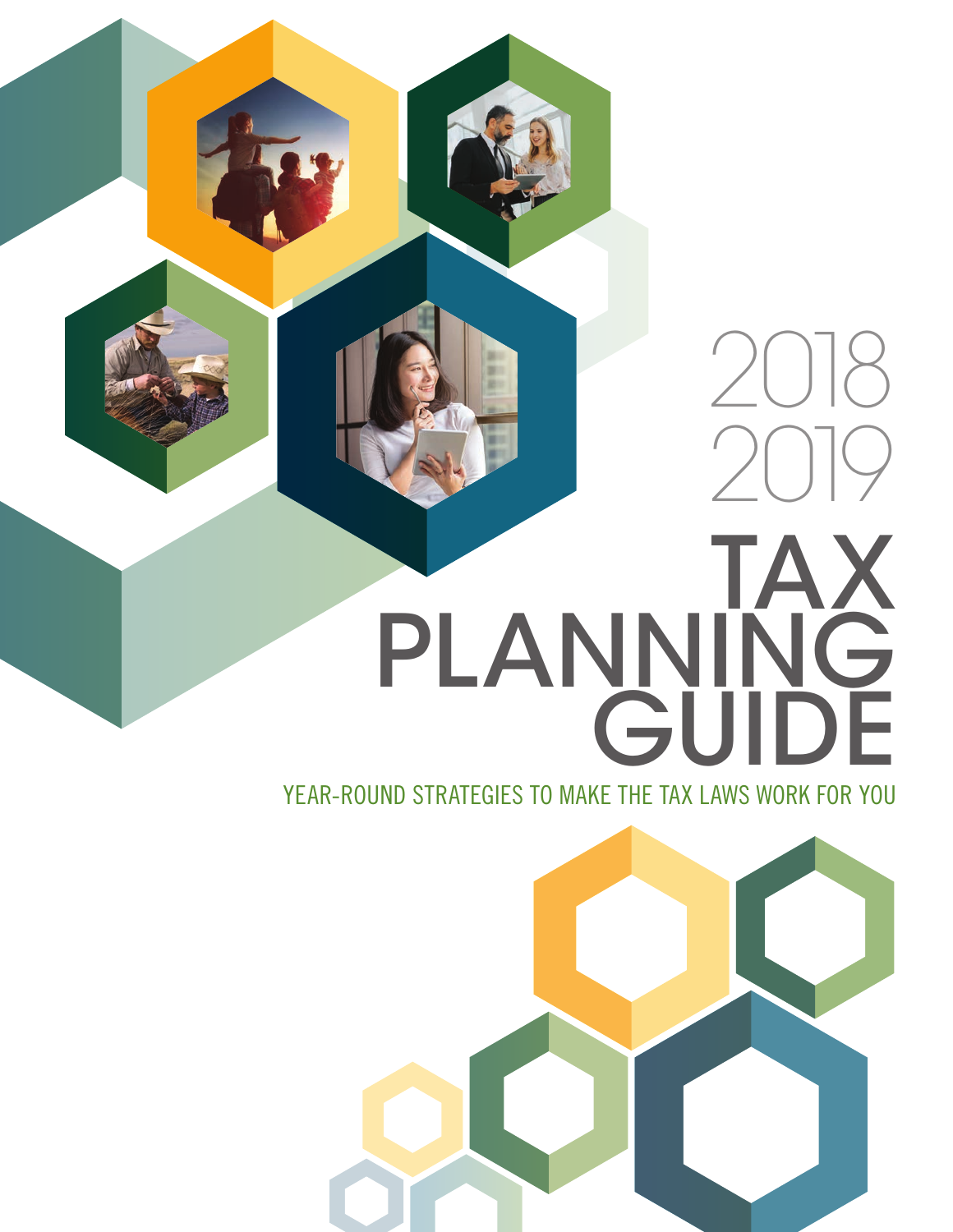

# It's a new day for tax planning

On Dec. 22, 2017, the most sweeping tax legislation since the Tax Reform Act of 1986 was signed into law. The Tax Cuts and Jobs Act (TCJA) makes small reductions to income tax rates for most individual tax brackets and substantially reduces the income tax rate for corporations. It also provides a large new tax deduction for owners of passthrough entities and significantly increases exemptions for the individual alternative minimum tax (AMT) and the estate tax.

It's not all good news for taxpayers, however. The TCJA also eliminates or limits many tax breaks, and much of the tax relief provided is only temporary (unless Congress acts to make it permanent). The combined impact of these changes will ultimately determine whether you see reduced taxes. It also will dictate which tax strategies will make sense for you this year, such as the best way to time income and expenses.

This guide provides an overview of the most consequential changes under the TCJA and other key tax provisions you need to be aware of. It offers a variety of strategies for minimizing your taxes in the new tax environment. It will be important to work closely with your tax advisor this year. He or she can help you identify which changes affect you and the best strategies for maximizing the new tax law's benefits and minimizing any negative tax ramifications. Plus, more tax legislation could be signed into law this year, and your tax advisor can keep you apprised of the latest information.

# **Contents**

|   | <b>Click here</b> |
|---|-------------------|
|   | <b>Click here</b> |
|   | <b>Click here</b> |
| 8 | <b>Click here</b> |
|   | <b>Click here</b> |
|   | <b>Click here</b> |
|   | <b>Click here</b> |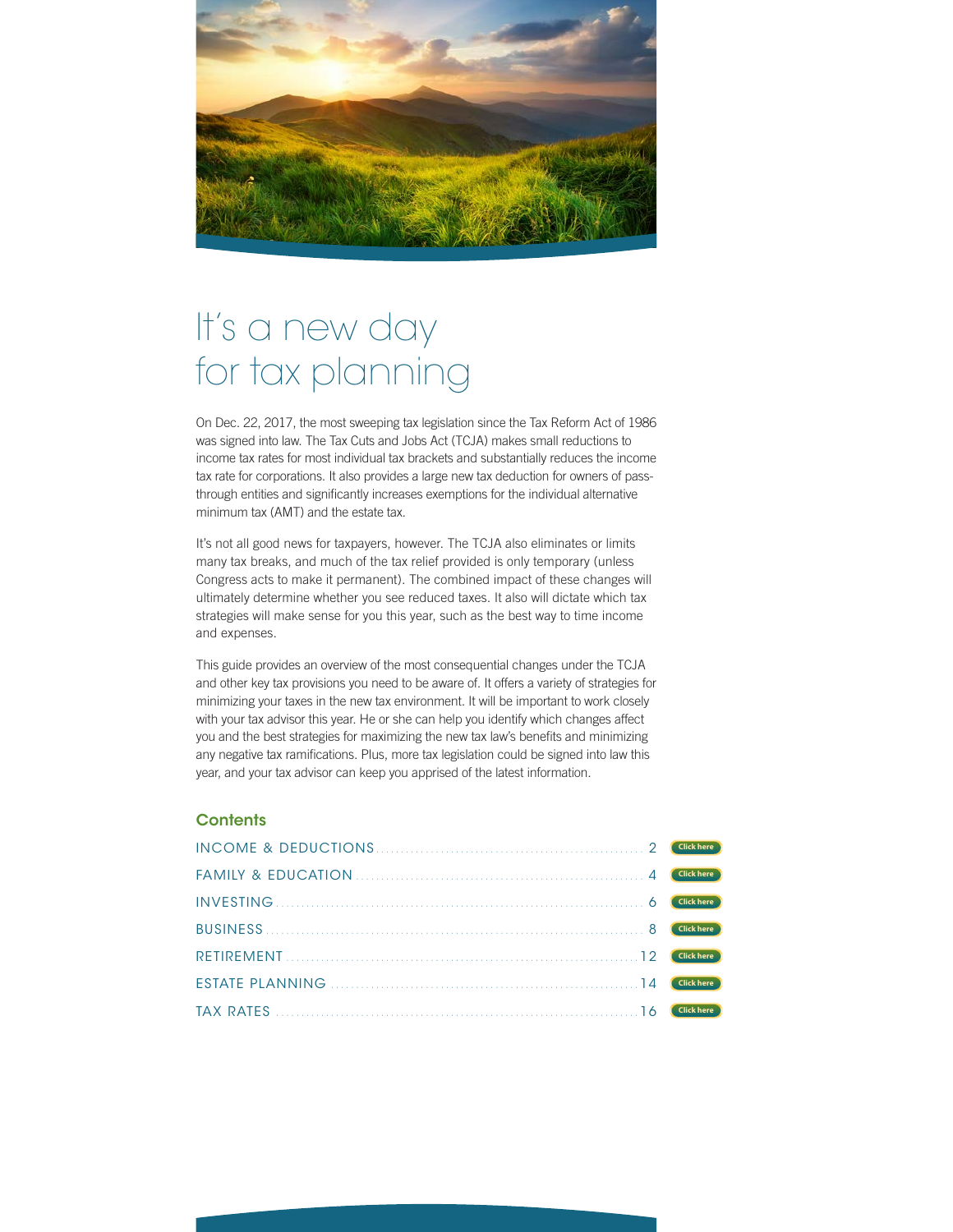

# The TCJA rocks the foundation of planning for income and deductions

 $\prod_{\text{real}}$ he Tax Cuts and Jobs Act (TCJA) reduces the rates for all individual income tax brackets except 10% and 35%, which remain the same, and adjusts the income ranges each bracket covers. (See Chart 5 on page 16.) But the TCJA also makes a lot of changes to deductions and other breaks for individuals, reducing or eliminating some (such as many itemized deductions) while expanding others (such as the standard deduction). As a result, the income and deduction timing strategies you used to implement may no longer make sense. To time income and deductions to your tax advantage in 2018, you must consider the potential impact of the TCJA on your particular situation.

#### State and local tax deduction

*New limits!* For 2018–2025, your entire deduction for state and local taxes — including property tax and either income or sales tax — is limited to \$10,000 (\$5,000 if you're married filing separately).

Deducting sales tax instead of income tax may be beneficial if you reside in a state with no, or low, income tax or you purchased a major item, such as a car or boat.

#### Home-related breaks

The TCJA includes a lot of changes affecting tax breaks for home ownership. Consider both deductions and exclusions in your tax planning:

#### *New limits!* Property tax deduction.

As noted above, for 2018–2025 your property tax deduction is subject to the new limit on deductions for state and local taxes.

#### *New limits!* Mortgage interest

deduction. You generally can deduct interest on mortgage debt incurred to purchase, build or improve your principal residence and a second residence. Points paid related to your principal residence also may

be deductible. For 2018–2025, the TCJA reduces the mortgage debt limit from \$1 million to \$750,000 for debt incurred after Dec. 15, 2017, with some limited exceptions.

*New limits!* Home equity debt interest deduction. Before the TCJA, interest was deductible on up to \$100,000 of home equity debt used for any purpose, such as to pay off credit cards (for which interest isn't deductible). The TCJA effectively limits the home equity interest deduction for 2018–2025 to debt that would qualify for the home mortgage interest deduction.

Rental income exclusion. If you rent out all or a portion of your principal residence or second home for less than 15 days, you don't have to report the

#### WHAT'S NEW!

### Dramatic changes to personal exemptions and the standard deduction

For 2017, taxpayers could claim a personal exemption of \$4,050 each for themselves, their spouses and any dependents. These exemptions could really add up for families with children and/or other dependents, such as elderly parents. For 2018–2025, the TCJA suspends personal exemptions. But increases to the child credit and a new family credit could offset this for some taxpayers. (See "What's new!" on page 4.)

Changes to the standard deduction could also help some taxpayers make up for the loss of personal exemptions. But it might not help a lot of taxpayers who typically itemize deductions. The TCJA nearly doubles the standard deductions for 2018 to \$12,000 for singles and separate filers, \$18,000 for heads of households, and \$24,000 for joint filers. (These amounts will be indexed for inflation through 2025. After that, they're scheduled to drop back to the amounts under pre-TCJA law.)

Taxpayers can choose to either itemize certain deductions or take the standard deduction based on their filing status. Itemizing deductions when the total will be larger than the standard deduction saves tax, but it makes filing more complicated. The combination of a higher standard deduction and the reduction or elimination of many itemized deductions will mean that some taxpayers who once benefited from itemizing will now be better off taking the standard deduction.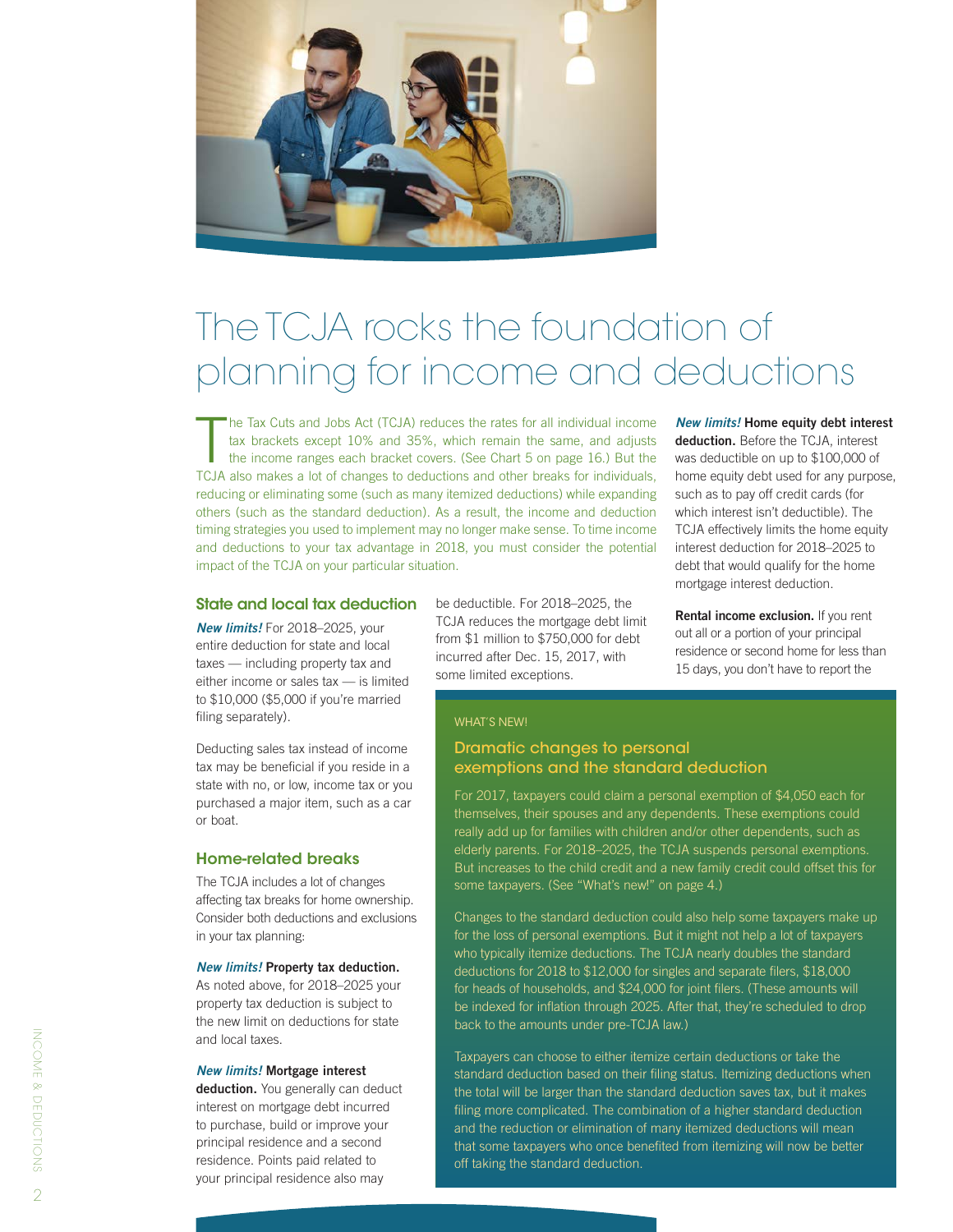#### WHAT'S NEW!

#### Other individual deductions affected by the TCJA

In addition to the deduction changes impacting many home-related expenses, charitable donations and medical expenses discussed elsewhere in this section, the TCJA limits or eliminates other deductions that are valuable to many individual taxpayers:

Moving expenses. This deduction for work-related moving expenses is suspended for 2018–2025, except for active-duty members of the Armed Forces (and their spouses or dependents) who move because of a military order that calls for a permanent change of station.

Miscellaneous itemized deductions subject to the 2% floor. This deduction for expenses such as certain professional fees, investment expenses and unreimbursed employee business expenses is suspended for 2018–2025. If you're an employee and work from home, this includes the home office deduction. (If you're self-employed, see page 11.)

Personal casualty and theft loss deduction. For 2018–2025, this itemized deduction is suspended except if the loss was due to an event officially declared a disaster by the President.

But it's not all bad news for tax deductions. Under pre-TCJA law, if your adjusted gross income (AGI) exceeded the applicable threshold, certain itemized deductions were reduced by 3% of the AGI amount over the threshold (not to exceed 80% of otherwise allowable deductions). For 2018–2025, the TCJA suspends this reduction.

income. But expenses directly associated with the rental, such as advertising and cleaning, won't be deductible.

Home sale gain exclusion. When you sell your principal residence, you can exclude up to \$250,000 of gain (\$500,000 for married couples filing jointly) if you meet certain tests. *Warning:* Gain that's allocable to a period of "nonqualified" use generally isn't excludable.

Loss deduction. If you sell your home at a loss and part of your home is rented out or used exclusively for your business, the loss attributable to that portion may be deductible.

#### Charitable donations

If you itemize deductions, donations to qualified charities are generally fully deductible. And they may be the easiest deductible expense to time to your tax advantage.

However, because of the increased standard deduction (see "What's new!" on page 2), even if you typically itemized in the past, for 2018 you may be better off taking the standard deduction in which case you won't get a federal income tax benefit from charitable gifts. Instead, you might benefit from "bunching" donations into alternating

years and itemizing just in those years. But tax legislation has been proposed that would allow nonitemizers to deduct charitable donations. Check with your tax advisor for the latest information.

For large donations, discuss with your tax advisor which assets to give and the best ways to give them. For example, appreciated publicly traded stock you've held more than one year can make one of the best charitable gifts because you can deduct the current fair market value and avoid the capital gains tax you'd pay if you sold the property.

#### Medical expense deduction

*Enhancement!* Under the TCJA, if 2017 or 2018 medical expenses not paid via tax-advantaged accounts (see below) or reimbursable by insurance exceed 7.5% of your adjusted gross income (AGI), you can deduct the excess amount. The threshold had been 10%, and it's scheduled to return to 10% beginning in 2019. Eligible expenses may include health insurance premiums, long-term-care insurance premiums (limits apply), medical and dental services, and prescription drugs. Mileage driven for health care purposes also can be deducted — at 18 cents per mile for 2018.

Consider bunching elective medical procedures (and any other services and purchases whose timing you can control without negatively affecting your or your family's health) into 2018 to take advantage of the 7.5% floor.

# Tax-advantaged saving for health care

You may be able to save taxes without having to worry about the medical expense deduction floor by contributing to one of these accounts:

HSA. If you're covered by a qualified high-deductible health plan, you can contribute pretax income to an employersponsored Health Savings Account — or make deductible contributions to an HSA you set up yourself — up to \$3,450 for self-only coverage and \$6,900 for family coverage (plus \$1,000 if you're age 55 or older) for 2018. HSAs can bear interest or be invested, growing tax-deferred similar to an IRA. With drawals for qualified medical expenses are tax-free, and you can carry over a balance from year to year.

FSA. You can redirect pretax income to an employer-sponsored Flexible Spending Account up to an employer-determined limit — not to exceed \$2,650 in 2018. The plan pays or reimburses you for qual ified medical expenses. What you don't use by the plan year's end, you generally lose — though your plan might allow you to roll over up to \$500 to the next year. Or it might give you a 2½-month grace period to incur expenses to use up the previous year's contribution. If you have an HSA, your FSA is limited to funding certain "permitted" expenses.

#### Alternative minimum tax

Before timing income and deductions, consider the AMT — a separate tax sys tem that disallows some tax deductions, such as for state and local taxes, and treats certain income items differently, such as incentive stock option exercises. You must pay the AMT if your AMT liability exceeds your regular tax liability.

**Enhancement!** The TCJA substantially increases the AMT exemptions for 2018–2025. (See Chart 5 on page 16.) Combined with other TCJA changes, the result is that very few taxpayers will be at AMT risk. Your tax advisor can help you determine if you're among the small number of taxpayers who need to plan for the AMT. ❖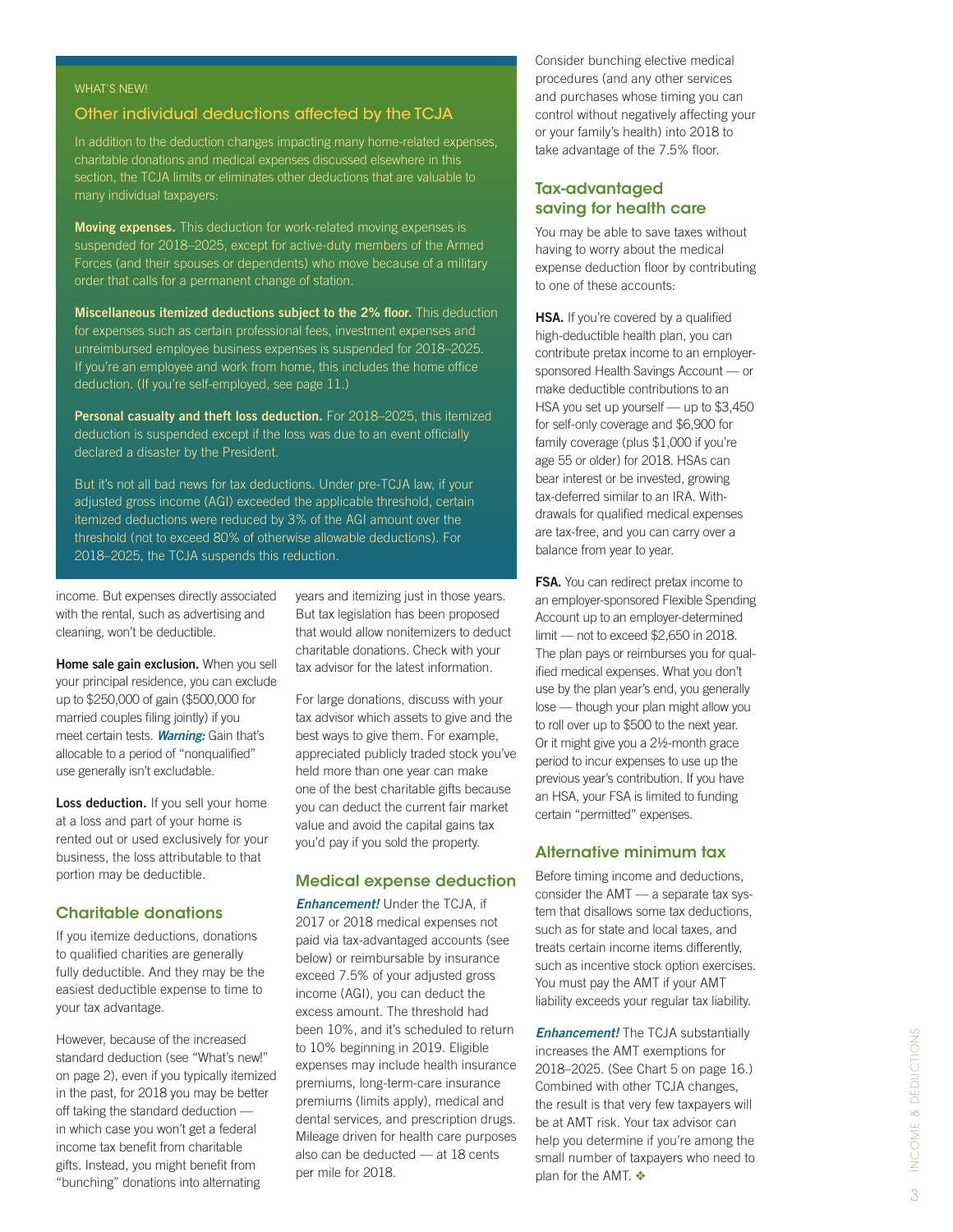

# Can family and education breaks save you tax?

Raising children and helping them pursue their educational goals — or pursuing<br>your own — can be highly rewarding. But it also can be expensive. So make<br>use that you and your family are taking advantage of the credits, ded your own — can be highly rewarding. But it also can be expensive. So make sure that you and your family are taking advantage of the credits, deductions and other tax-saving opportunities that apply to you. Some have changed for 2018 under the Tax Cuts and Jobs Act (TCJA).

#### Dependent care breaks

A couple of tax breaks can help offset the costs of dependent care:

Tax credit. For children under age 13 or other qualifying dependents, you may be eligible for a credit for a portion of your dependent care expenses. Generally, the credit equals 20% of the first \$3,000 of qualified expenses for one child or 20% of up to \$6,000 of such expenses for two or more children. So, the maximum credit is usually \$600 for one child or \$1,200 for two or more children.

FSA. For 2018, you can contribute up to \$5,000 pretax to an employer-sponsored child and dependent care Flexible Spending Account. The plan pays or reimburses you for these expenses. You can't claim a tax credit for expenses reimbursed through an FSA.

#### Roth IRAs for teens

Roth IRAs can be perfect for teenagers because they likely have many years to let their accounts grow tax-free. The 2018 annual contribution limits are the lesser of \$5,500 or 100% of earned income, reduced by any traditional IRA contributions.

Roth IRA contributions aren't deductible, but if the child earns no more than the standard deduction for singles (\$12,000 for 2018, nearly double the 2017 amount) and has no unearned income, he or she will pay zero federal income tax anyway. And if a child's earned income exceeds the standard deduction, the income likely will be taxed at a low rate. So the tax-free treatment of future qualified distributions will probably be well worth the loss of any current deduction.

#### "Kiddie tax"

The "kiddie tax" generally applies to most unearned income of children under age 19 and of full-time students under age 24 (unless the students provide more than half of their own support from earned income). Before 2018, unearned income subject to the kiddie tax was generally taxed at the parents' tax rate.

*New!* The TCJA makes the kiddie tax harsher. For 2018–2025, a child's unearned income beyond \$2,100

#### WHAT'S NEW!

# The TCJA takes away exemptions but expands credits for dependents

Along with the personal exemption, the TCJA eliminates the dependent exemption (\$4,050 per dependent for 2017) for 2018–2025. But it expands tax credits for families during that period, increasing the child credit and adding a new "family" credit for dependents who don't qualify for the child credit.

Tax credits reduce your tax bill dollar for dollar, so they're particularly valuable. Under the TCJA:

- For each child under age 17 at the end of 2018, you may be able to claim a \$2,000 credit (up from \$1,000 for 2017). The credit still phases out for higher-income taxpayers (see Chart 1 on page 5), but the income ranges are much higher than before the TCJA, so more taxpayers will benefit.
- $\blacksquare$  For each qualifying dependent other than a qualifying child (such as a dependent child age 17 or older or a dependent elderly parent), a \$500 family credit is now available. But it's also subject to the income-based phaseout.

Another piece of good news for some parents is that the adoption credit and employer adoption assistance program income exclusions, which had been proposed for elimination under previous versions of the TCJA, ultimately survived. Both are \$13,810 for 2018, but the credit is subject to an income-based phaseout. (See Chart 1 on page 5.)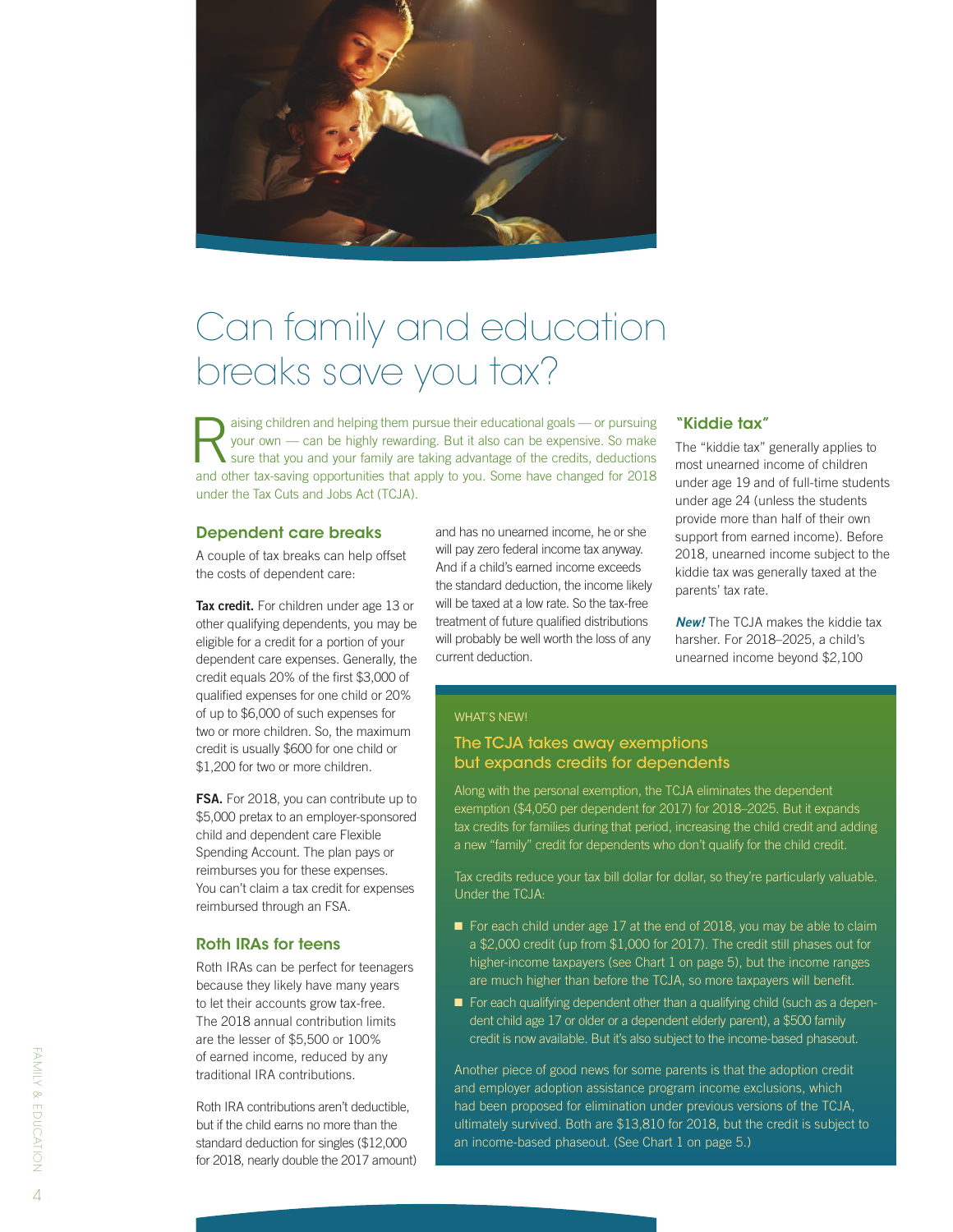(for 2018) will be taxed according to the tax brackets used for trusts and estates, which for 2018 are taxed at the highest marginal rate of 37% once taxable income exceeds \$12,500. (See Chart 7 on page 16.) In contrast, for a married couple filing jointly, the 37% rate doesn't kick in until their 2018 taxable income tops \$600,000. In other words, in many cases, children's unearned income will be taxed at *higher* rates than their parents' income.

### 529 plans

If you're saving for education expenses, consider a Section 529 plan, which the TCJA has enhanced. You can choose a prepaid tuition plan to secure current tuition rates or a tax-advantaged savings plan to fund education expenses:

- Although contributions aren't deductible for federal purposes, any growth is tax-deferred. (Some states do offer breaks for contributing.)
- <sup>n</sup> Distributions used to pay qualified postsecondary school expenses (such as tuition, mandatory fees, books, supplies, computer equipment, software, Internet service and, generally, room and board) are income-tax-free for federal purposes and typically for state purposes as well, thus making the tax deferral a permanent savings.
- **New!** The TCJA has permanently expanded qualified expenses to include elementary and secondary school tuition. Tax-free distributions for such expenses, however, are limited to \$10,000 per year per student.
- $\blacksquare$  The plans usually offer high contribution limits, and there are no income limits for contributing.
- $\blacksquare$  There's generally no beneficiary age limit for contributions or distributions.
- You can control the account, even after the child is of legal age.
- You can make tax-free rollovers to another qualifying family member.
- A special break for 529 plans allows you to front-load five years' worth of annual gift tax exclusions and make up to a \$75,000 contribution (or \$150,000 if you split the gift with your spouse) in 2018.

The biggest downsides may be that your investment options — and when you can change them — are limited.

#### CHART 1

#### Are you eligible for these 2018 tax breaks?

| Tax break                       | <b>Modified adjusted gross</b><br>income phaseout range <sup>1</sup> |                       |  |
|---------------------------------|----------------------------------------------------------------------|-----------------------|--|
|                                 | <b>Single filer</b>                                                  | <b>Joint filer</b>    |  |
| Child credit <sup>2</sup>       | $$200,000 - $240,000$                                                | $$400,000 - $440,000$ |  |
| Adoption credit                 | $$207,140 - $247,140$                                                | $$207,140 - $247,140$ |  |
| <b>ESA</b> contribution         | $$95,000 - $110,000$                                                 | $$190,000 - $220,000$ |  |
| American Opportunity credit     | $$80,000 - $90,000$                                                  | $$160,000 - $180,000$ |  |
| Lifetime Learning credit        | $$57,000 - $67,000$                                                  | $$114,000 - $134,000$ |  |
| Student loan interest deduction | $65.000 - $80.000$<br>£.                                             | $$135.000 - $165.000$ |  |

<sup>1</sup> Taxpayers whose MAGIs are within the applicable phaseout range are eligible for a *partial break — breaks generally are eliminated for those whose MAGIs exceed the top of the range.*

*2 Assumes one child. The phaseout end is higher for families with more than one eligible child.*

#### ESAs

Coverdell Education Savings Accounts are similar to 529 savings plans in that contributions aren't deductible for federal purposes, but plan assets can grow tax-deferred and distributions used to pay qualified education expenses are income-tax-free. ESAs may be worth considering if you'd like to have direct control over how and where your contributions are invested or you want to pay elementary or secondary school expenses in excess of \$10,000 or beyond tuition.

But the \$2,000 contribution limit is low, and it's phased out based on income. (See Chart 1.) Also, contributions can generally be made only for beneficiaries under age 18. Amounts left in an ESA when the beneficiary turns age 30 generally must be distributed within 30 days, and any earnings may be subject to tax and a 10% penalty.

## Education credits and deductions

If you have children in college now, are currently in school yourself or are paying off student loans, you may be eligible for a credit or deduction:

American Opportunity credit. The tax break covers 100% of the first \$2,000 of tuition and related expenses and 25% of the next \$2,000 of expenses. The maximum credit, *per student*, is \$2,500 per year for the first four years of postsecondary education.

Lifetime Learning credit. If you're paying postsecondary education expenses beyond the first four years, you may benefit from the Lifetime Learning credit (up to \$2,000 *per tax return*).

#### Student loan interest deduction.

If you're paying off student loans, you may be able to deduct the interest. The limit is \$2,500 *per tax return* .

*Warning:* Income-based phaseouts apply to these breaks. (See Chart 1.) If your income is too high for you to qualify, your child might be eligible.

#### ABLE accounts

Achieving a Better Life Experience accounts offer a tax-advantaged way to fund qualified disability expenses for a beneficiary who became blind or disabled before age 26. For federal purposes, tax treatment is similar to that of Section 529 college savings plans.

*New!* Under the TCJA, for 2018–2025, 529 plan funds can be rolled over to an ABLE account without penalty if the ABLE account is owned by the beneficiary of the 529 plan or a member of the beneficiary's family. Such rolled-over amounts count toward the overall ABLE account annual contribution limit. Aggregate contributions are generally limited to \$15,000 for 2018. ❖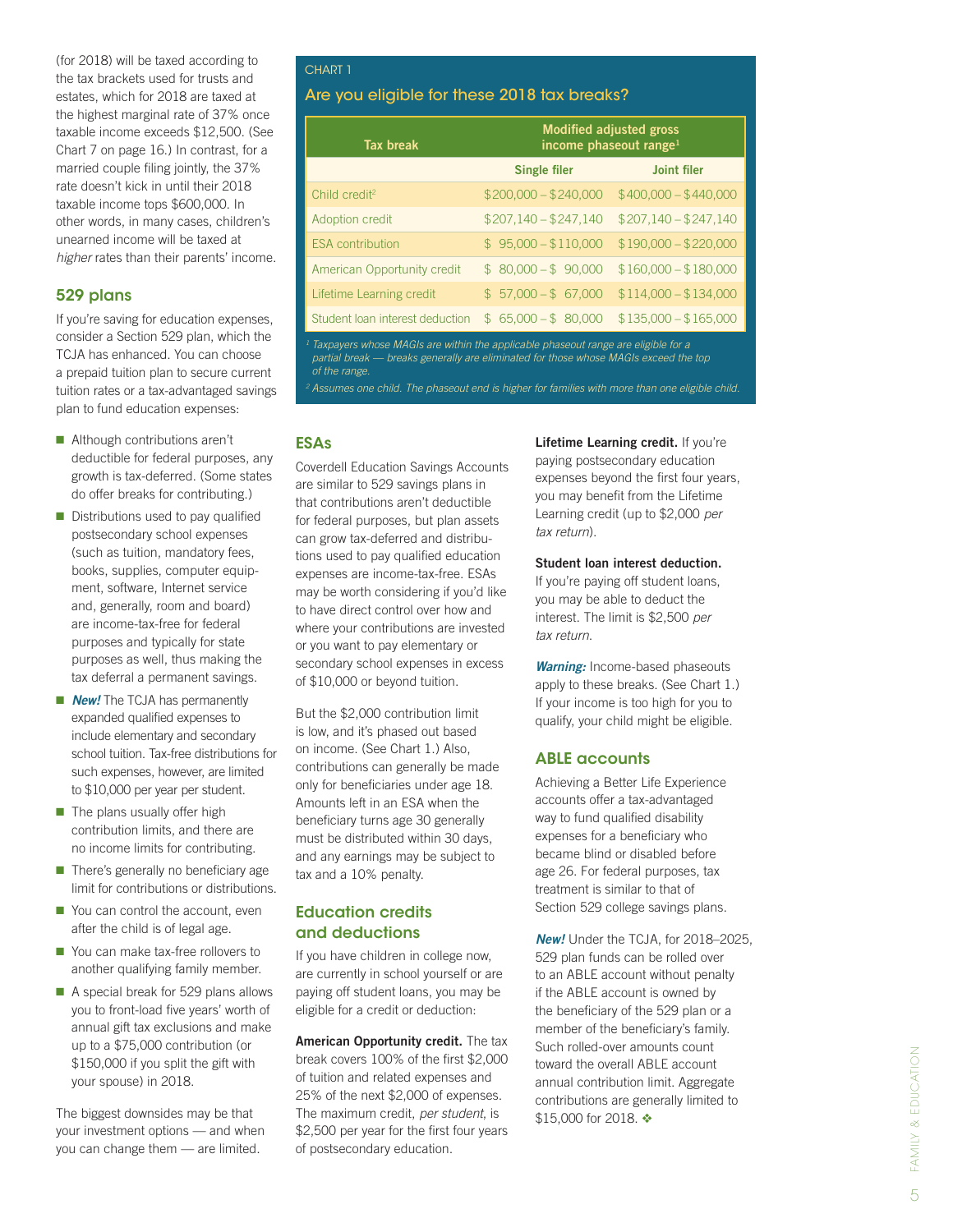

# Tax planning for investments involves many considerations

Y ou need to understand the potential tax consequences of buying, holding and selling any investment. And while the Tax Cuts and Jobs Act (TCJA) didn't change the long-term capital gains rates, its changes to ordinary-income tax rates and tax brackets will have an impact on the tax you pay on investments. But don't let tax considerations control your investment decisions. Also consider your investment goals, time horizon, risk tolerance, factors related to the investment itself, and fees and charges that apply to buying and selling securities.

## Capital gains tax and timing

Although time, not timing, is generally the key to long-term investment success, timing can have a dramatic impact on the tax consequences of investment activities. Your long-term capital gains rate can be as much as 20 percentage points lower than your ordinary-income tax rate, even with the reductions to most ordinary-income rates under the TCJA. The long-term gains rate applies

to investments held for more than 12 months and remains at 15% for middle-bracket taxpayers. A 20% long-term capital gains rate still applies to higher-income taxpayers.

*New!* Because of TCJA-related changes to the brackets, beginning in 2018 the 20% rate kicks in before the top ordinary-income rate does. (See Chart 2 and Chart 5 on page 16.)

Higher rates also still apply to certain types of assets. (See Chart 2.) But taxpayers in the bottom two brackets generally continue to enjoy a 0% long-term capital gains rate. (See Case Study I on page 7.)

Holding on to an investment until you've owned it more than a year may help substantially cut tax on any gain. Here are some other tax-saving strategies related to timing:

#### Use unrealized losses to absorb gains.

To determine capital gains tax liability, realized capital gains are netted against realized capital losses. Both long- and short-term gains and losses can offset one another. If you've cashed in some big gains during the year and want to reduce your 2018 tax liability, look for unrealized losses in your portfolio before year end and consider selling them to offset your gains.

Avoid wash sales. If you want to achieve a tax loss with minimal change in your portfolio's asset allocation, consider the wash sale rule. It prevents you from taking a loss on a security if you buy a substantially identical security (or an option to buy such a security) within 30 days before or after you sell the security that created the loss. You can recognize the loss only when you sell the replacement security.

Fortunately, there are ways to avoid triggering the wash sale rule and still achieve your goals. For example, you can immediately buy securities of a different company in the same industry or shares in a mutual fund

#### CHART 2

# What's the 2018 capital gains tax rate?

| Type of gain                                                                                          | Rate <sup>1</sup>                       |
|-------------------------------------------------------------------------------------------------------|-----------------------------------------|
| Short-term (assets held 12 months or less)                                                            | Taxpayer's ordinary-<br>income tax rate |
| Long-term (assets held more than 12 months)                                                           | 15%                                     |
| <b>Some key exceptions</b>                                                                            |                                         |
| Long-term gain of certain higher-income taxpayers                                                     | $20%$ <sup>2</sup>                      |
| Most long-term gain that would be taxed at 10% or<br>12% based on the taxpayer's ordinary-income rate | 0%                                      |
| Long-term gain on collectibles, such as artwork and antiques                                          | 28%                                     |
| Long-term gain attributable to certain recapture of prior<br>depreciation on real property            | 25%                                     |

 *In addition, the 3.8% NIIT applies to net investment income to the extent that modified adjusted gross income (MAGI) exceeds \$200,000 (singles and heads of households), \$250,000 (married filing jointly) or \$125,000 (married filing separately). The 20% rate applies to taxpayers with taxable income exceeding \$425,800 (singles),* 

*\$452,400 (heads of households), \$479,000 (joint filers) or \$239,500 (separate filers).*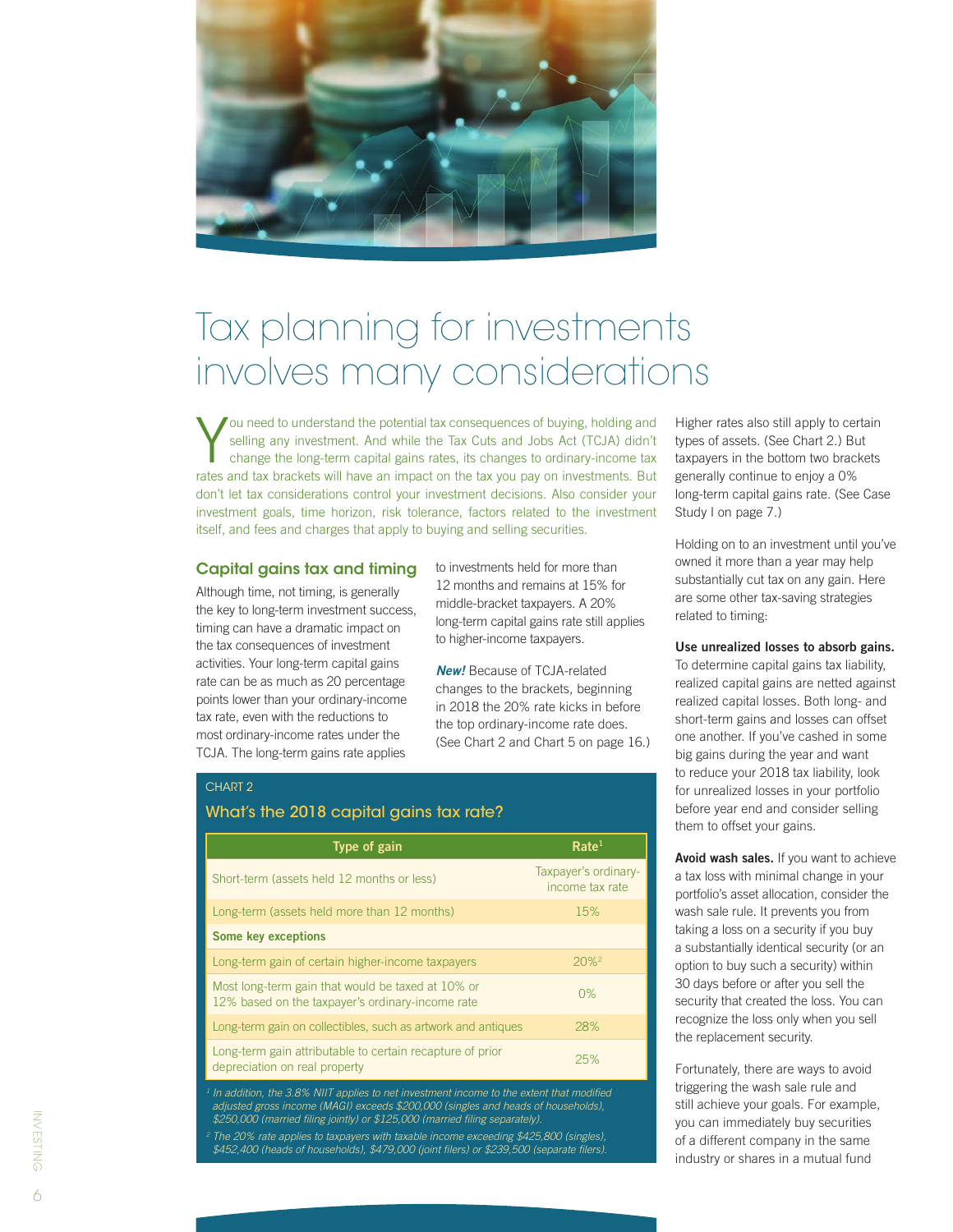that holds securities much like the ones you sold. Or, you can wait 31 days to repurchase the same security. Alternatively, before selling the security, you can purchase additional shares equal to the number you want to sell at a loss, and then wait 31 days to sell the original portion.

Swap your bonds. With a bond swap, you sell a bond, take a loss and then immediately buy another bond of similar quality and duration from a different issuer. Generally, the wash sale rule doesn't apply because the bonds aren't considered substantially identical. Thus, you achieve a tax loss with virtually no change in economic position.

Mind your mutual funds. Mutual funds with high turnover rates can create income that's taxed at ordinary-income rates. Choosing funds that provide primarily long-term gains can save you more tax dollars because of the lower long-term rates.

Also pay attention to earnings reinvestments. Unless you or your investment advisor increases your basis accordingly, you may report more gain than required when you sell the fund. Brokerage firms are required to track (and report to the IRS) your cost basis in mutual funds acquired during the tax year.

Finally, beware of buying equity mutual fund shares late in the year. Such funds often declare a large capital gains distribution at year end. If you own the shares on the distribution's record date, you'll be taxed on the full distribution amount even if it includes significant gains realized by the fund before you owned the shares.

#### Loss carryovers

If net losses exceed net gains, you can deduct only \$3,000 (\$1,500 for married taxpayers filing separately) of the net losses per year against other income (such as wages, self-employment and business income, dividends and interest).

You can carry forward excess losses until death. Loss carryovers can be a powerful tax-saving tool in future years if you have a large investment portfolio, real estate holdings or a closely held business that might generate substantial future capital gains.

#### Case Study I

#### How to qualify for the 0% capital gains rate

Faced with a long-term capital gains tax rate of 23.8% (20% for the top tax bracket, plus the 3.8% NIIT), Miguel and Pilar decide to give some appreciated stock to their adult daughter Gabby. Just out of college and making only enough from her entry-level job to leave her with \$25,000 in taxable income, Gabby falls into the 12% ordinary-income tax bracket and the 0% long-term capital gains bracket.

However, the 0% rate applies only to the extent that capital gains "fill up" the gap between Gabby's taxable income and the top end of the 0% bracket. For 2018, the 0% bracket for singles tops out at \$38,600 (just \$100 less than the top of the 12% ordinary-income bracket). So if Gabby sells the stock her parents transferred to her and her gains are \$13,600, the entire amount will qualify for the 0% rate. The sale will be tax-free vs. the \$3,237 Miguel and Pilar would have owed had they sold the stock themselves.

#### Income investments

Some types of investments produce income in the form of dividends or interest. Here are some tax consequences to consider:

#### Dividend-producing investments.

Qualified dividends are taxed at the favorable long-term capital gains tax rate rather than at your higher ordinary-income tax rate.

#### Interest-producing investments.

Interest income generally is taxed at ordinary-income rates. So stocks that pay qualified dividends may be more attractive tax-wise than other income investments, such as CDs and taxable bonds. But also consider nontax issues, such as investment risk, rate of return and diversification.

**Bonds.** These also produce interest income, but the tax treatment varies:

- Interest on U.S. government bonds is taxable on federal returns but exempt by law on state and local returns.
- Interest on state and local government bonds is excludable on federal returns. If the bonds were issued in your home state, interest also may be excludable on your state return.
- $\blacksquare$  Tax-exempt interest from certain private-activity municipal bonds can trigger or increase the AMT (see page 3) in some situations.
- $\blacksquare$  Corporate bond interest is fully taxable for federal and state purposes.
- Bonds (except U.S. savings bonds) with original issue discount build up "interest" as they rise toward maturity. You're generally considered to earn a portion of that interest annually — even though the bonds don't pay this interest annually — and you must pay tax on it.

#### 3.8% NIIT

Taxpayers with modified adjusted gross income (MAGI) over \$200,000 per year (\$250,000 if married filing jointly and \$125,000 if married filing separately) may owe the net investment income tax, in addition to other taxes already discussed here. The NIIT equals 3.8% of the lesser of your net investment income or the amount by which your MAGI exceeds the applicable threshold. Net investment income can include capital gains, dividends, interest and other investment-related income (but not business income or self-rental income from an active trade or business).

Many of the strategies that can help you save or defer income tax on your investments can also help you avoid or defer NIIT liability. And because the threshold for the NIIT is based on MAGI, strategies that reduce your MAGI could also help you avoid or reduce NIIT liability. ◆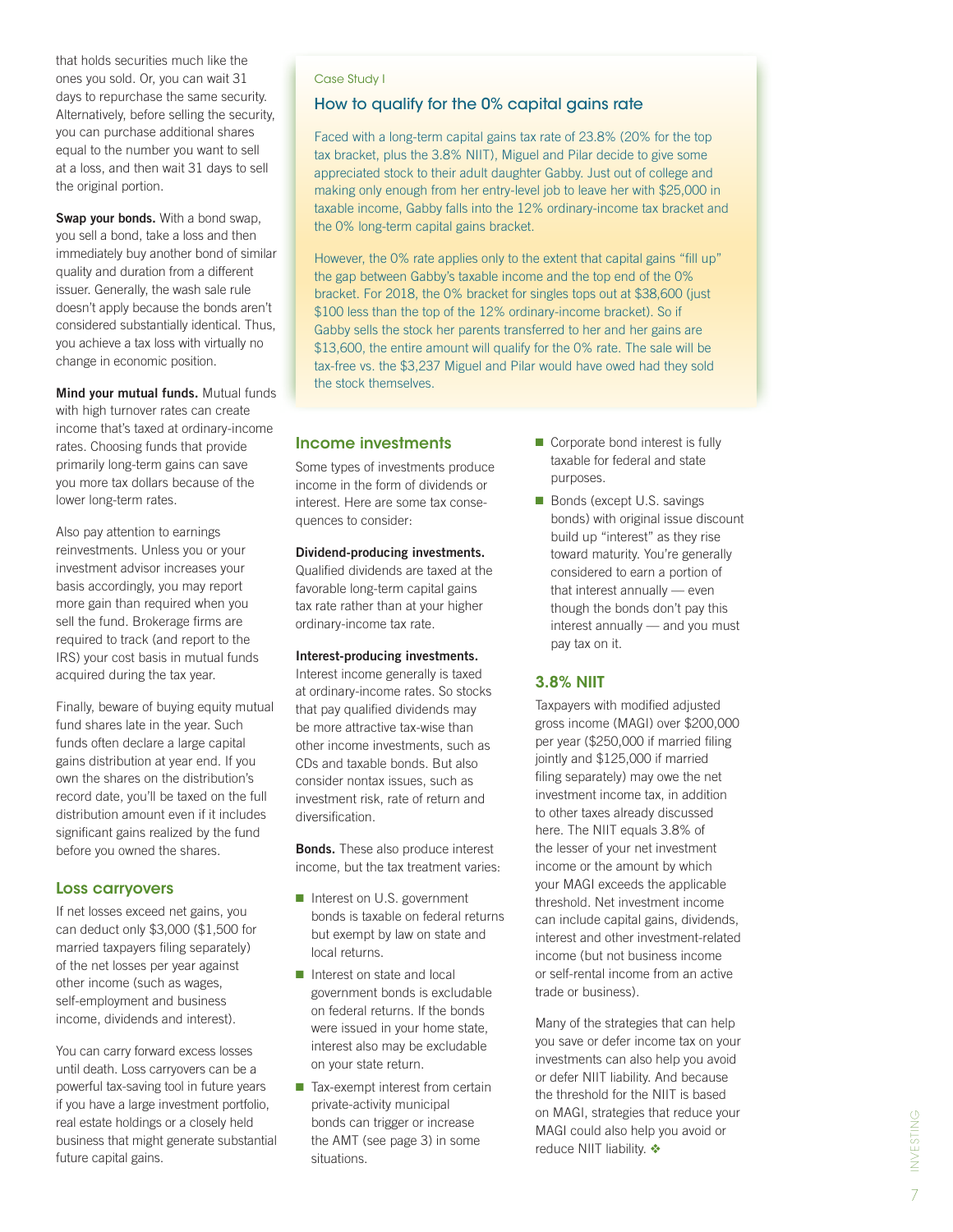

# Businesses carry a lighter tax load in 2018

The Tax Cuts and Jobs Act (TCJA) will help reduce the 2018 tax burdens of many businesses and their owners. For C corporations, it replaces graduated rates ranging from 15% to 35% with a flat rate of 21%. For sole propriet he Tax Cuts and Jobs Act (TCJA) will help reduce the 2018 tax burdens of many businesses and their owners. For C corporations, it replaces graduated rates ranging from 15% to 35% with a flat rate of 21%. For sole proprietors types, it enhances many depreciation-related breaks. But the TCJA also reduces or eliminates some tax breaks for businesses. It's critical to work with your tax advisor to determine exactly how your business will be affected so you can plan accordingly.

#### **Depreciation**

For assets with a useful life of more than one year, you generally must depreciate the cost over a period of years. In most cases, the Modified Accelerated Cost Recovery System (MACRS) will be preferable to other methods because you'll get larger deductions in the early years of an asset's life.

But if you make more than 40% of the year's asset purchases in the last quarter, you could be subject to the typically less favorable midquarter convention. Careful planning can help you maximize depreciation deductions in the year of purchase.

Other depreciation-related breaks and strategies may be available and, in many cases, have been enhanced by the TCJA:

#### *Enhancement!* Section 179 expensing

election. This allows you to deduct (rather than depreciate over a number of years) the cost of purchasing eligible new or used assets, such as equipment, furniture, off-the-shelf computer software, and qualified improvement property — a definition expanded by the TCJA from leasehold-improvement, restaurant and retail-improvement property. The TCJA also allows Sec. 179 expensing for certain depreciable tangible personal property used predominantly to furnish lodging and for the following improvements

to nonresidential real property: roofs, HVAC equipment, fire protection and alarm systems, and security systems.

Under the TCJA, for qualifying property placed in service in tax years starting in 2018, the expensing limit increases to \$1 million (from \$510,000 for 2017). The break begins to phase out dollar for dollar when asset acquisitions for the year exceed \$2.5 million (compared to \$2.03 million for 2017). These amounts will be annually indexed for inflation going forward.

#### WHAT'S NEW!

#### New law ushers in hefty tax cuts for corporations



The TCJA will substantially impact C corporations, mostly to their benefit:

New 21% corporate tax rate. Under pre-TCJA law, C corporations paid federal income tax at graduated rates of 15% on taxable income of \$0 to \$50,000; 25% on taxable income of

\$50,001 to \$75,000; 34% on taxable income of \$75,001 to \$10 million; and 35% on taxable income over \$10 million. Personal service corporations (PSCs) paid a flat 35% rate. For tax years starting in 2018 or later, the TCJA sets a flat 21% corporate rate, and that rate also applies to PSCs.

Corporate AMT repealed. Prior to the TCJA, the corporate alternative minimum tax was imposed at a 20% rate. However, corporations with average annual gross receipts of less than \$7.5 million for the preceding three tax years were exempt. For tax years starting in 2018 or later, the new law repeals the corporate AMT. For corporations that paid the corporate AMT in earlier years, an AMT credit was allowed under prior law. The new law allows corporations to fully use their AMT credit carryovers in their 2018–2021 tax years.

But it's not all good news for C corporations: Under pre-TCJA law, C corporations that received dividends from other corporations were entitled to partially deduct those dividends. If the corporation owned at least 20% of the stock of another corporation, an 80% deduction applied. Otherwise, the deduction was 70% of dividends received. For tax years starting in 2018 or later, the TCJA reduces the 80% deduction to 65% and the 70% deduction to 50%.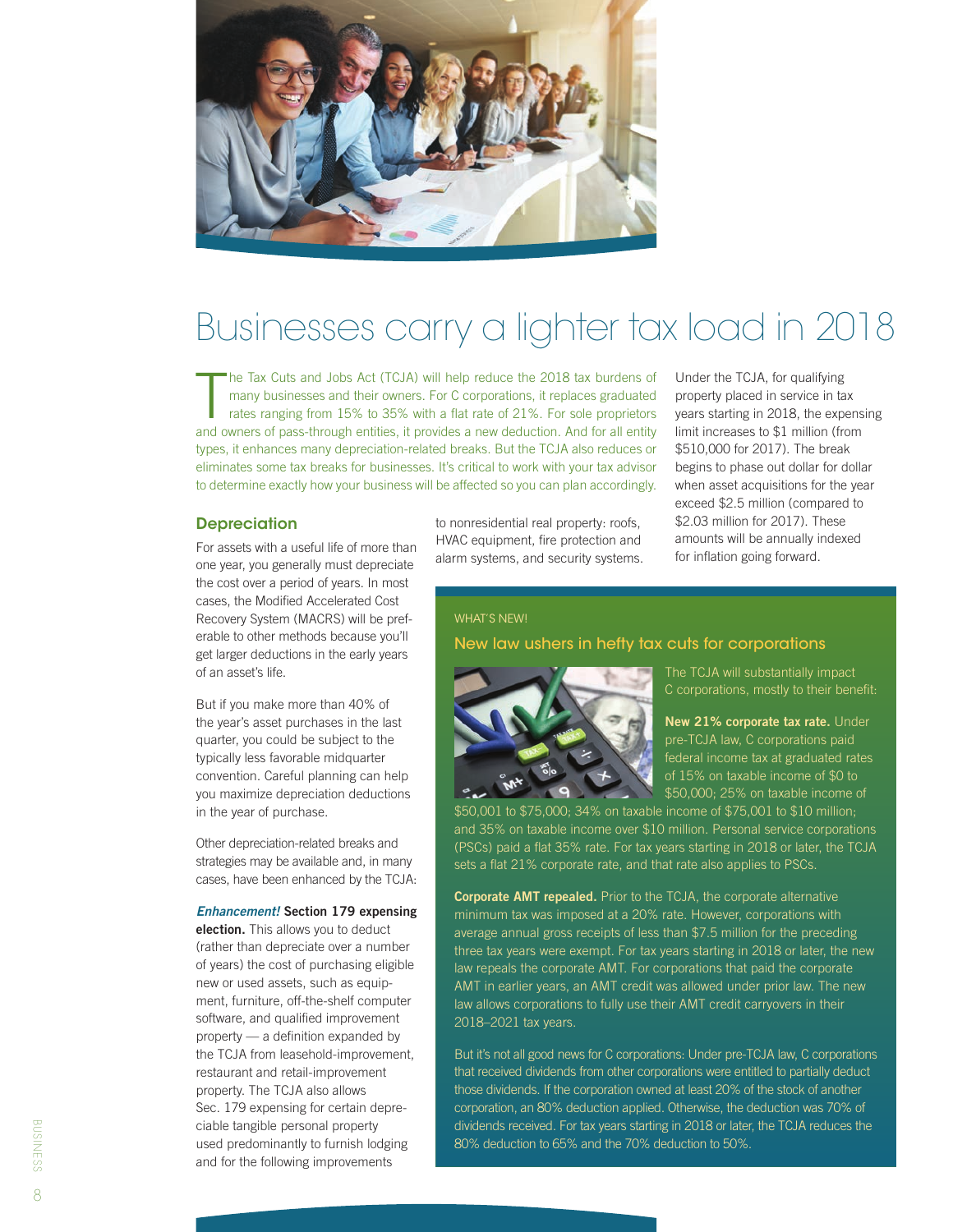#### *Enhancement!* Bonus depreciation.

This additional first-year depreciation is available for qualified assets, which include new tangible property with a recovery period of 20 years or less (such as office furniture and equipment), off-the-shelf computer software, and water utility property. But due to a drafting error in the TCJA, qualified improvement property will be eligible for bonus depre ciation only if a technical correction is issued, which is expected. (Check with your tax advisor for the latest information.)

Under the TCJA, for assets placed in service after Sept. 27, 2017, through Dec. 31, 2026, the definition has been expanded to include *used* property and qualified film, television and live theatrical productions. For qualified assets placed in service after Sept. 27, 2017, but before Jan. 1, 2023, bonus depreciation is 100% (up from 50%). For 2023 through 2026, bonus depreciation is scheduled to be gradually reduced. For certain property with longer production periods, these reductions are delayed by one year.

*Warning:* Under the TCJA, in some cases a business may not be eligible for bonus depreciation starting in 2018. Examples include real estate businesses that elect to deduct 100% of their business interest and dealerships with floor-plan financing, if they have average annual gross receipts of more than \$25 million for the three previous tax years.

#### Vehicle-related deductions

Business-related vehicle expenses can be deducted using the mileage-rate method (54.5 cents per mile driven in 2018) or the actual-cost method (total out-of-pocket expenses for fuel, insurance, repairs and other vehicle expenses, plus depreciation).

Purchases of *new* or *used* vehicles may be eligible for Sec. 179 expensing. However, many rules and limits apply. For example, the normal Sec. 179 expensing limit generally applies to vehicles with a gross vehicle weight rating of more than 14,000 pounds. A \$25,000 limit applies to vehicles (typically SUVs) rated at more than 6,000 pounds, but no more than 14,000 pounds.

Vehicles rated at 6,000 pounds or less are subject to the passenger vehicle limits. For passenger vehicles placed in service in 2018, the first-year depreciation limit is \$18,000 (\$10,000 plus \$8,000

#### WHAT'S NEW!

New deduction launched for pass-through businesses



For tax years starting in 2018–2025, the TCJA creates a new deduction for owners of pass-through business entities, such as sole proprietorships, partnerships, S corporations and limited liability companies (LLCs) or S corporations for tax purposes. The deduction

generally equals 20% of qualified business income (QBI), subject to limitations that can begin to apply if taxable income exceeds the applicable threshold — \$157,500 or, if married filing jointly, \$315,000. The limits fully apply when taxable income exceeds \$207,500 and \$415,000, respectively.

QBI is generally defined as the net amount of qualified items of income, gain, deduction and loss that are effectively connected with the conduct of a U.S. business. QBI doesn't include certain investment items, reasonable compensation paid to an owner for services rendered to the business, or any guaranteed payments to a partner or LLC member treated as a partner for services rendered to the partnership or LLC.

The QBI deduction isn't allowed in calculating the owner's adjusted gross income, but it reduces taxable income. In effect, it's treated the same as an allowable itemized deduction.

When the income-based limit applies to owners of pass-through entities, the QBI deduction generally can't exceed the greater of the owner's share of:

- 50% of the amount of W-2 wages paid to employees by the qualified business during the tax year, or
- The sum of 25% of W-2 wages plus 2.5% of the cost of qualified property.

Qualified property is the depreciable tangible property (including real estate) owned by a qualified business as of year end and used by the business at any point during the tax year to produce qualified business income. Additional rules apply.

Another limitation for taxpayers subject to the income-based limit is that the QBI deduction generally isn't available for income from specified service businesses. Examples include businesses that involve investment-type services and most professional practices (other than engineering and architecture).

The W-2 wage limitation and the service business limitation don't apply if your taxable income is under the applicable threshold. In that case, you should qualify for the full 20% QBI deduction.

bonus depreciation). *Warning:* If bonus depreciation is elected, no additional depreciation can be taken until Year 7.

Also keep in mind that, if a vehicle is used for business and personal purposes, the associated expenses, including depreciation, must be allocated between deductible business use and nondeduct ible personal use. The depreciation limit is reduced if the business use is less than 100%. If business use is 50% or less, you can't use Sec. 179 expensing or the accelerated regular MACRS; you must use the straight-line method.

#### Employee benefits

Offering a variety of benefits not only can help you attract and retain the best employees, but also may save tax:

Qualified deferred compensation

plans. These include pension, profit-sharing, SEP and 401(k) plans, as well as SIMPLEs. You take a tax deduction for your contributions to employees' accounts. (For information on the benefits to employees, see page 12.) Certain small employers may also be eligible for a credit when setting up a plan. (See page 11.)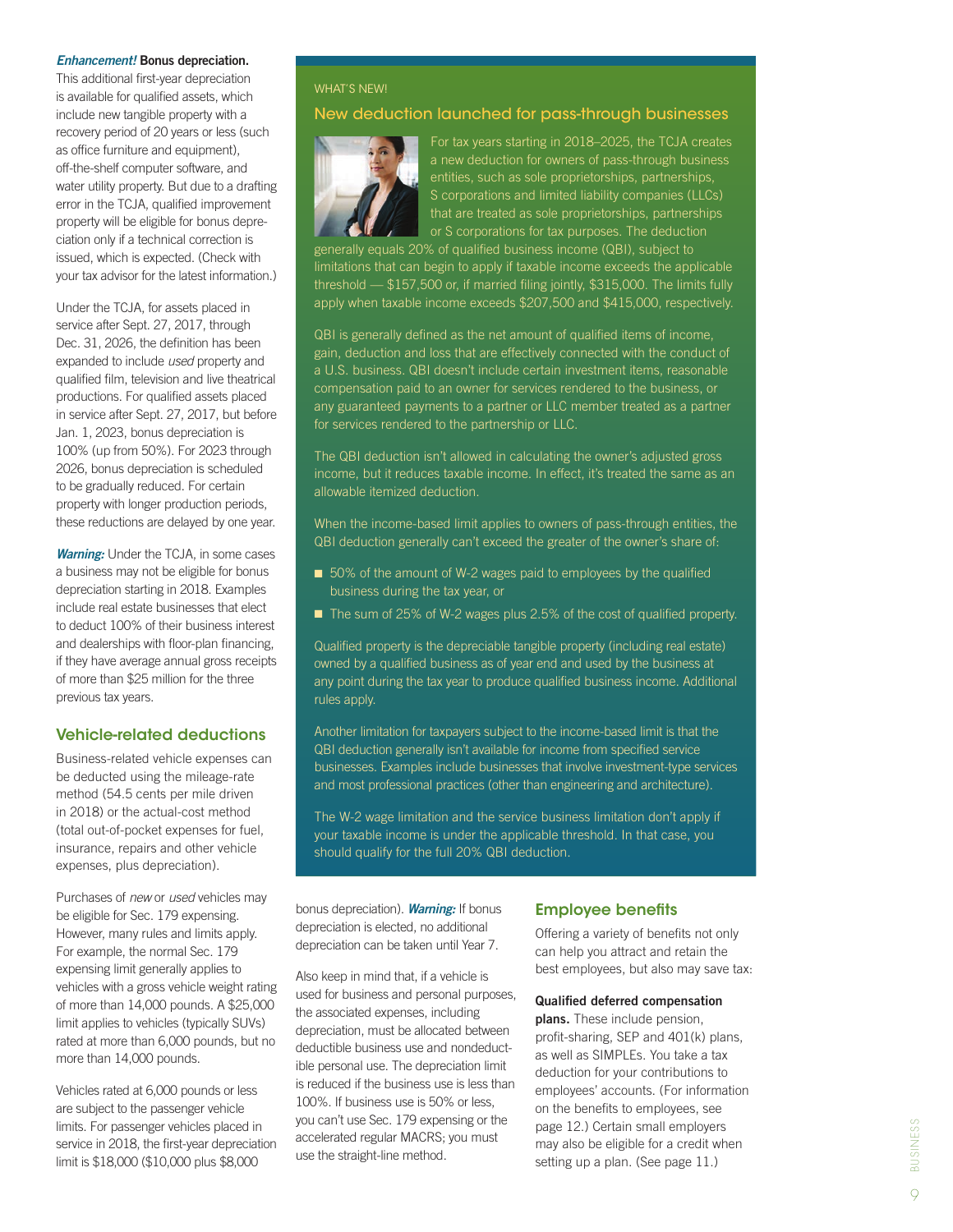#### WHAT'S NEW!

#### Big changes to meals and entertainment deductions



For amounts paid or incurred after Dec. 31, 2017, business-related entertainment expenses are no longer deductible. Meal expenses incurred while traveling on business are still 50% deductible. However, the 50% disallowance rule now also applies to meals provided via an on-premises cafeteria or otherwise on the employer's premises for the convenience of the employer.

HSAs and FSAs. If you provide employees with a qualified highdeductible health plan (HDHP), you can also offer them Health Savings Accounts. Regardless of the type of health insurance you provide, you can offer Flexible Spending Accounts for health care. If you have employees who incur day care expenses, consider offering FSAs for child and dependent care. (See page 4.)

**HRAs.** A Health Reimbursement Account reimburses an employee for medical expenses up to a maximum dollar amount. Unlike an HSA, no HDHP is required. Unlike an FSA, any unused portion can be carried forward to the next year. But only the employer can contribute to an HRA.

Fringe benefits. Certain fringe benefits aren't included in employee income, yet the employer can still deduct the portion, if any, that it pays and typically also avoid payroll taxes. Examples are employee discounts, group term-life insurance (up to \$50,000 per person) and health insurance.

You might even be penalized for not offering health insurance. The play-or-pay provision of the Affordable Care Act (ACA) can in some cases impose a penalty on "large" employers if they don't offer full-time employees "minimum essential coverage" or if the coverage offered is "unaffordable" or doesn't provide "minimum value."

*Deductions eliminated!* Commuting costs and transportation fringe benefits. Employer deductions for the cost of

providing commuting transportation to an employee (such as hiring a car service) are no longer allowed, unless the transportation is necessary for the employee's safety. Also eliminated are employer deductions for the cost of providing qualified employee transportation fringe benefits (for example, parking allowances, mass transit passes and van pooling). However, those benefits are still tax-free to recipient employees.

#### Tax credits

Tax credits reduce tax liability dollar for dollar, making them particularly beneficial:

Research credit. The research credit (often called the "research and development" credit) gives businesses an incentive to step up their investments in research. Certain start-ups (in general, those with less than \$5 million

in gross receipts) can use the credit against their payroll tax. While the credit is complicated to compute, the tax savings can prove significant.

Work Opportunity credit. This credit is designed to encourage hiring from certain disadvantaged groups, such as certain veterans, ex-felons, individuals who've been unemployed for 27 weeks or more and food stamp recipients. Despite its proposed elimination, the credit survived and is available for 2018.

The size of the credit depends on the hired person's target group, the wages paid to that person and the number of hours he or she worked during the first year of employment. The maximum credit is generally \$2,400 per new employee but can be higher for members of certain target groups — up to \$9,600 for certain veterans.

*Warning:* Certification from the appropriate State Workforce Agency generally must be requested within 28 days after the employee begins work.

New Markets credit. This gives investors who make "qualified equity investments" in certain low-income communities a 39% credit over a seven-year period. The credit is scheduled to expire on Dec. 31, 2019.

Retirement plan credit. Small employers (generally those with 100 or fewer employees) that create a retirement plan may be eligible for a \$500 credit per year for three years. The credit is limited to 50% of qualified start-up costs.

#### WHAT'S NEW!



#### The TCJA limits interest expense deduction

Subject to some restrictions and exceptions, under pre-TCJA law interest paid or accrued by a business generally was fully deductible. Under the TCJA, for tax years that begin in 2018 or later, businesses generally can't deduct interest expenses in excess of 30% of "adjusted taxable income."

Taxpayers (other than tax shelters) with average annual gross receipts of \$25 million or less for the three previous tax years are exempt from the interest deduction

limitation. Some other taxpayers are also exempt. For example, real property businesses can elect to continue to fully deduct their interest, but then would be required to use the alternative depreciation system for real property used in the business.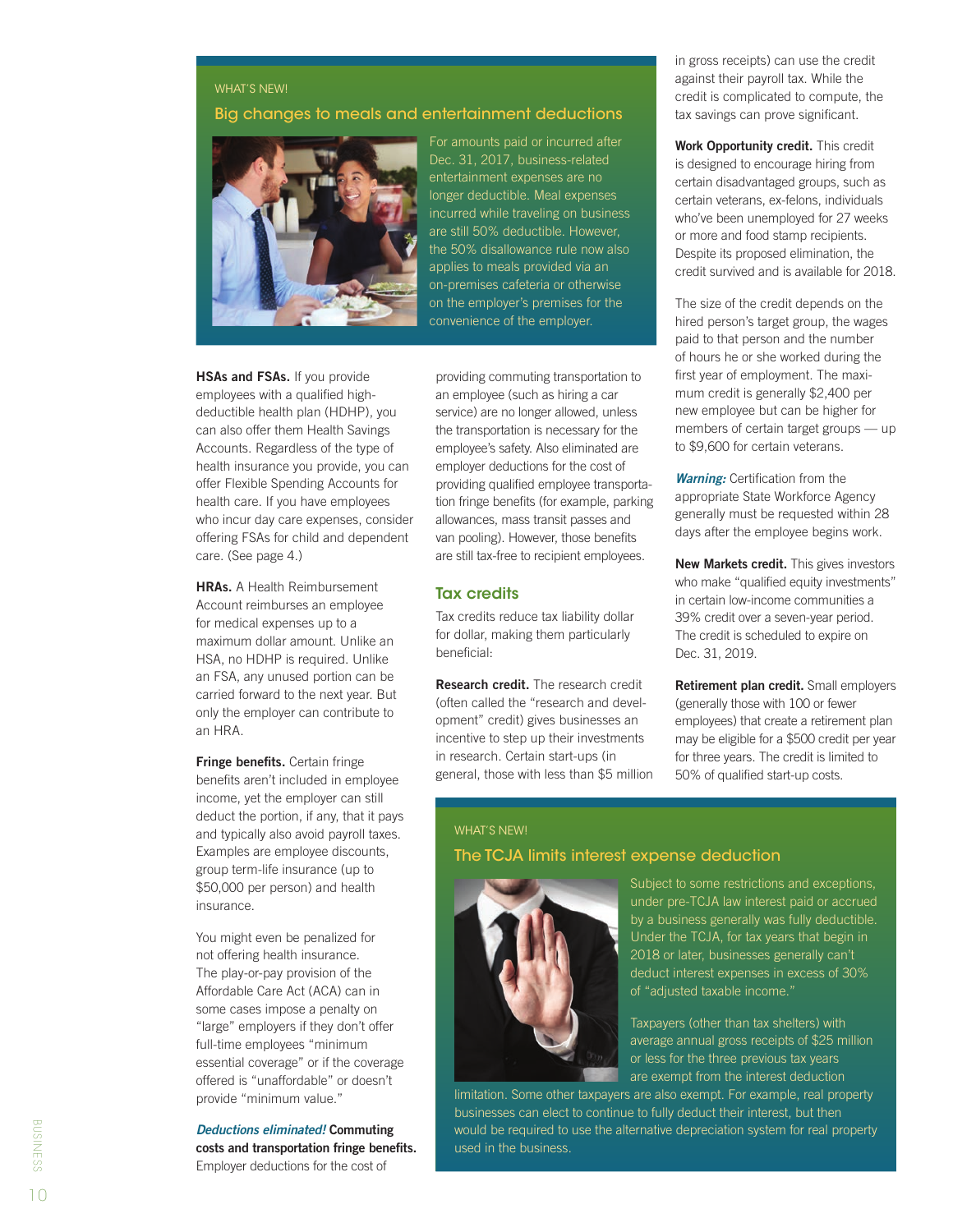#### Small-business health care credit.

The maximum credit is 50% of group health coverage premiums paid by the employer, provided it contributes at least 50% of the total premium or of a benchmark premium. For 2018, the full credit is potentially available for employers with 10 or fewer full-time equivalent employees (FTEs) and average annual wages of less than \$26,600 per employee. Partial credits may be available on a sliding scale to businesses with fewer than 25 FTEs and average annual wages of less than \$53,200.

*New!* Family medical leave credit. For 2018 and 2019, the TCJA creates a tax credit for qualifying employers that begin providing paid family and medical leave to their employees. The credit is equal to a minimum of 12.5% of the employee's wages paid during that leave (up to 12 weeks per year) and can be as much as 25% of wages paid. Ordinary paid leave that employees are already entitled to doesn't qualify. Additional rules and limits apply.

#### Sale or acquisition

Whether you're selling your business or acquiring another company, the tax consequences can have a major impact on the transaction's success or failure.

Consider installment sales, for example. A taxable sale might be structured as an installment sale if the buyer lacks sufficient cash or pays a contingent amount based on the business's performance. An installment sale also may make sense if the seller wishes to spread the gain over a number of years. This could be especially beneficial if it would allow the seller to stay under the thresholds for triggering the 3.8% NIIT or the 20% long-term capital gains rate. But an installment sale can backfire on the seller. For example:

- $\blacksquare$  Depreciation recapture must be reported as gain in the year of sale, no matter how much cash the seller receives.
- $\blacksquare$  If tax rates increase, the overall tax could wind up being more.

With a corporation, a key consideration is whether the deal should be structured as an asset sale or a stock sale. If a stock sale is chosen, another important question is whether it should be a tax-deferred transfer or a taxable sale.

#### WHAT'S NEW!

# The TCJA reduces and eliminates some business tax breaks



Here are some changes in the TCJA

Section 199 deduction. Commonly referred to as the "domestic production activities deduction" or "manufacturers' deduction," this break is eliminated for tax years beginning after Dec. 31, 2017.

Business net operating losses (NOLs). For NOLs that arise in tax years *starting* after Dec. 31, 2017, the maximum amount of taxable

income that can be offset with NOL deductions is generally reduced from 100% to 80%. In addition, NOLs incurred in tax years *ending* after Dec. 31, 2017, generally can't be carried back to an earlier tax year but can be carried forward indefinitely (as opposed to the 20-year limit under pre-TCJA law). (The differences between the effective dates for these changes may have been a mistake, and a technical correction might be made by Congress. Check with your tax advisor for the latest information.)

"Excess" business losses. For tax years beginning in 2018–2025, a new limit applies to deductions for current-year business losses incurred by noncorporate taxpayers: Such losses generally can't offset more than \$250,000 of income from other sources, such as salary, self-employment income, interest, dividends and capital gains. The limit is \$500,000 for a married couple filing jointly. Disallowed losses are carried forward to later tax years and can then be deducted under the NOL rules.

Sec. 1031 "like-kind" exchanges. Starting in 2018, generally there are no more tax-deferred like-kind exchanges for personal property assets; only real estate qualifies.

Compensation deductions. Deductions for amounts paid to principal executive officers generally can't exceed \$1 million per year, subject to a transition rule for amounts paid under binding contracts in effect as of Nov. 2, 2017.

On a positive note, the eligibility rules to use the more-flexible cash method of accounting are liberalized to make them available to many more medium-size businesses. Also, eligible businesses are excused from the chore of doing inventory accounting for tax purposes.

#### The self-employed

If you're self-employed, you can deduct 100% of health insurance costs for yourself, your spouse and your dependents. This above-the-line deduction is limited to your net self-employment income. You also can take an above-the-line deduction for contributions to a retirement plan (see page 12) and, if you're eligible, an HSA (see page 3) for yourself.

You pay both the employee and employer portions of employment

taxes on your self-employment income. The employer portion (6.2% for Social Security tax and 1.45% for Medicare tax) is deductible above the line.

And if your home office is your principal place of business (or used substantially and regularly to conduct business) and that's the only use of the space, you may be able to deduct home office expenses from your self-employment income. ◆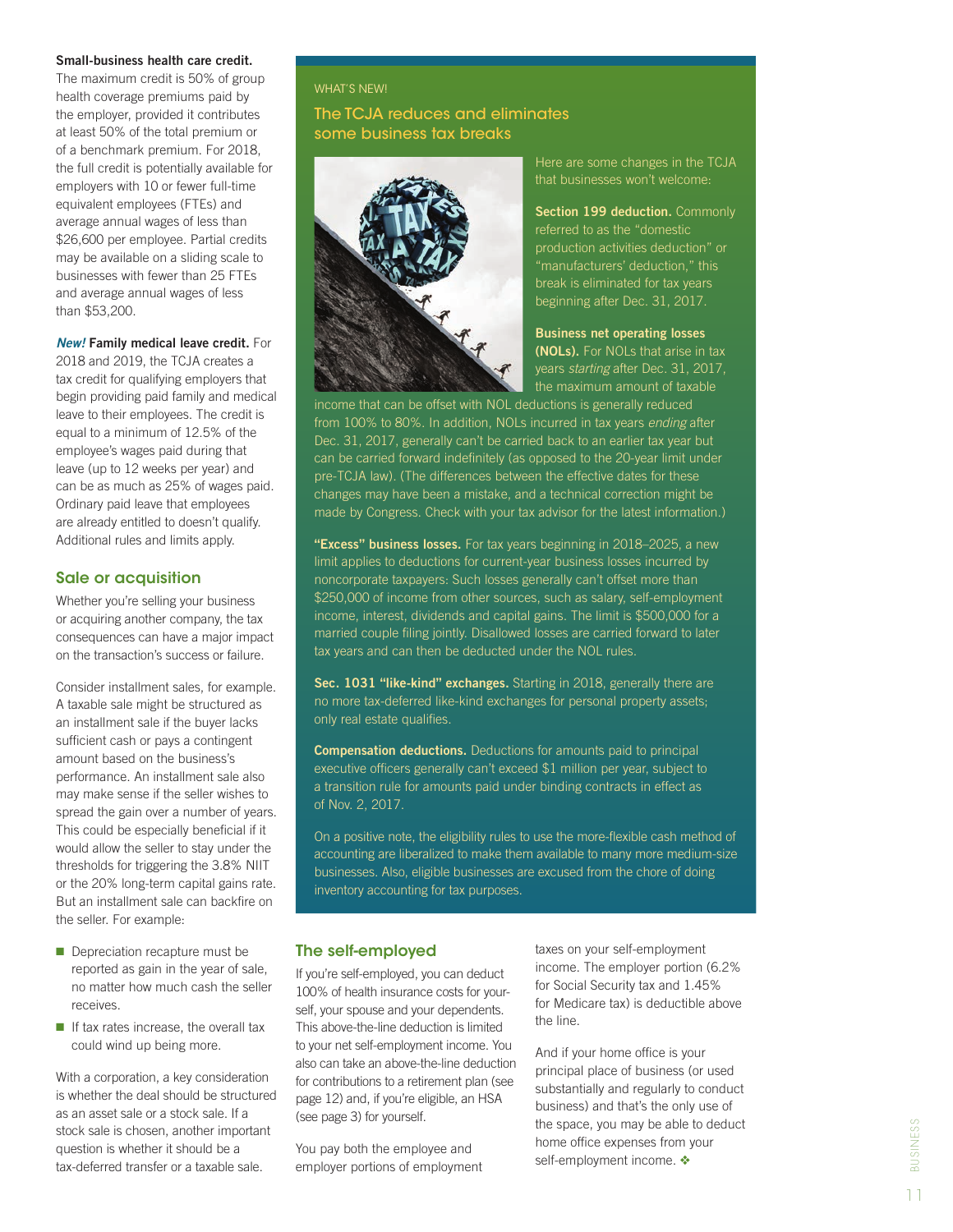

# Step by step, make solid retirement plans

make "catch-up" contributions, however. So if you didn't contribute much when you were younger, this may allow you to partially make up for lost time.

If your employer offers a match, at *minimum* contribute the amount necessary to get the maximum match so you don't miss out on that "free" money.

More tax-deferred options In certain situations, other tax-deferred saving options may be available:

You're a business owner or selfemployed. You may be able to set up a plan that allows you to make much larger contributions than you could make to an employer-sponsored plan as an employee. You might not have to make 2018 contributions, or even

**Planning for your retirement means making a series of financial decisions that will impact your golden years. What type of plans should you invest in? When should you start taking withdrawals? In what amounts? Keep in min** impact your golden years: What type of plans should you invest in? When should the Tax Cuts and Jobs Act didn't make any major changes to retirement plans, some provisions detrimental to them were proposed, which might portend future efforts to restrict their tax benefits. Whether you're just starting to think about retirement planning, are retired already or are somewhere in between, addressing the questions relevant to your current situation will help ensure your golden years are truly golden.

#### 401(k)s and other employer plans

Contributing to a traditional employersponsored defined contribution plan is usually a good first step:

- $\blacksquare$  Contributions are typically pretax. reducing your taxable income.
- Plan assets can grow tax-deferred meaning you pay no income tax until you take distributions.
- Your employer may match some or all of your contributions.

Chart 3 shows the 2018 employee contribution limits. Because of taxdeferred compounding, increasing your contributions sooner rather than later can have a significant impact on the size of your nest egg at retirement. Employees age 50 or older can also

#### CHART 3

|  | <b>Retirement plan contribution limits for 2018</b> |  |
|--|-----------------------------------------------------|--|
|  |                                                     |  |

|                                                          | <b>Regular contribution</b> | Catch-up contribution <sup>1</sup> |
|----------------------------------------------------------|-----------------------------|------------------------------------|
| Traditional and Roth IRAs                                | \$5.500                     | \$1,000                            |
| $401(k)s$ , $403(b)s$ ,<br>457s and SARSEPs <sup>2</sup> | \$18,500                    | \$6,000                            |
| <b>SIMPLES</b>                                           | \$12,500                    | \$3,000                            |
|                                                          |                             |                                    |

*<i>faxpayers age 50 or older by the* 

 *Includes Roth versions where applicable.*

*Note: Other factors may further limit your maximum contribution.*

set up the plan, before year end. SEP plans, for example, generally may be set up as late as the due date (including extensions) of your business's income tax return for that year.

#### Your employer doesn't offer a retirement

**plan.** Consider a traditional IRA. You can likely deduct your contributions, though your deduction may be limited if your spouse participates in an employersponsored plan. You can make 2018 contributions until the April 2019 income-tax-return-filing deadline for individuals. Your annual contribution limit (see Chart 3) is reduced by any Roth IRA contributions you make for the year.

## Roth alternatives

A potential downside of tax-deferred saving is that you'll have to pay taxes when you make withdrawals at retirement. Roth plans, however, allow tax-free distributions; the tradeoff is that contributions to these plans don't reduce your current-year taxable income:

Roth IRAs. An income-based phaseout may reduce or eliminate your ability to contribute. But estate planning advantages are an added benefit: Unlike other retirement plans, Roth IRAs don't require you to take distributions during your lifetime, so you can let the entire balance grow tax-free over your lifetime for the benefit of your heirs.

Roth conversions. If you have a traditional IRA, consider whether you might benefit from converting some or all of it to a Roth IRA. A conversion can allow you to turn tax-*deferred* future growth into tax-*free* growth and take advantage of a Roth IRA's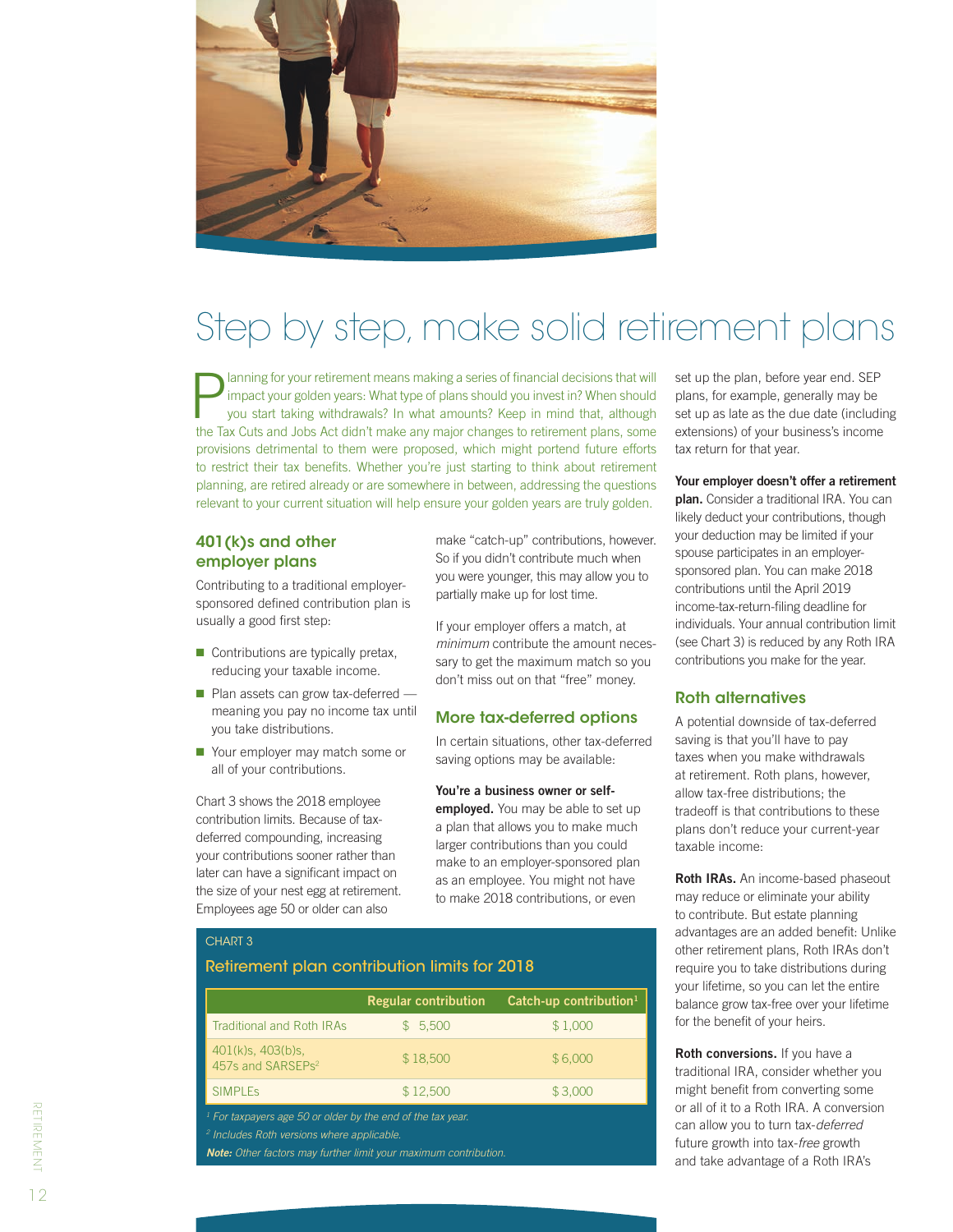estate planning benefits. There's no income-based limit on who can convert to a Roth IRA. But the converted amount is taxable in the year of the conversion.

Whether a conversion makes sense depends on factors such as:

- Your age,
- $\blacksquare$  Whether the conversion would push you into a higher income tax bracket or trigger the 3.8% NIIT (see page 7),
- $\blacksquare$  Whether you can afford to pay the tax on the conversion,
- Your tax bracket now and expected tax bracket in retirement, and
- $\blacksquare$  Whether you'll need the IRA funds in retirement.

*New!* Unlike in prior years, you no longer can change your mind and recharacterize a Roth conversion back to a traditional IRA.

"Back door" Roth IRAs. If the incomebased phaseout prevents you from making Roth IRA contributions and you *don't* have a traditional IRA, consider setting up a traditional account and making a nondeductible contribution to it. You can then immediately convert the traditional account to a Roth account with minimal tax impact.

Roth 401(k), Roth 403(b), and Roth 457 plans. Employers may offer one of these in addition to the traditional, tax-deferred version. You may make some or all of your contributions to the Roth plan, but any employer match will be made to the traditional

plan. No income-based phaseout applies, so even high-income taxpayers can contribute.

#### Early withdrawals

Early withdrawals from retirement plans should be a last resort. With a few exceptions, distributions before age 59½ are subject to a 10% penalty on top of any income tax that ordinarily would be due on a withdrawal. Additionally, you'll lose the potential tax-deferred future growth on the withdrawn amount.

If you must make an early withdrawal and you have a Roth account, consider withdrawing from that. You can withdraw up to your contribution amount without incurring taxes or

#### Case Study II

## Avoiding retirement plan pitfalls when leaving a job



Lauren and Megan both change jobs in 2018 and decide to roll over funds from their traditional 401(k) plans with their former employers to traditional IRAs so that they'll have more investment choices. Each has a balance of \$100,000. Lauren requests a direct rollover from her old plan to her IRA. Because she never personally receives the funds, she owes no income tax or penalties.

Megan, however, doesn't request a direct rollover. Instead, she receives

a lump-sum check. Much to her surprise, the check is for only \$80,000, because her employer withheld 20% for federal income taxes. After consulting with her tax advisor, she learns that she needs to make an indirect rollover to her IRA within 60 days to avoid tax and potential penalties. (She may be able to receive a refund of the \$20,000 withheld when she files her 2018 tax return, depending on her overall tax liability for the year.)

She also learns that if she doesn't roll over the gross amount of \$100,000 which will require her to make up for the withheld amount with other funds she'll be subject to income tax on the \$20,000 difference. And, because she's under age 59½, she'll also owe the 10% early withdrawal penalty.

penalties. Another option: If your employer-sponsored plan allows it, take a plan loan. You'll have to pay it back with interest and make regular principal payments, but you won't be subject to current taxes or penalties.

Early distribution rules also become important if you change jobs or retire. See Case Study II.

#### Required minimum distributions

In the year in which you reach age 70½, you must begin to take annual required minimum distributions (RMDs) from your IRAs (except Roth IRAs) and, generally, from your defined contribution plans. If you don't comply, you can owe a penalty equal to 50% of the amount you should have withdrawn but didn't. (An RMD deferral is allowed for the initial year, but you'll have to take two RMDs the next year.) You can avoid the RMD rule for a non-IRA Roth plan by rolling the funds into a Roth IRA.

Waiting to take distributions until age 70½ generally is advantageous because of tax-deferred compounding. But a

distribution (or larger distribution) in a year your tax bracket is low may save tax. Be sure, however, to consider the lost future tax-deferred growth and, if applicable, whether the distribution could: 1) cause Social Security payments to become taxable, 2) increase income-based Medicare premiums and prescription drug charges, or 3) affect tax breaks with income-based limits.

If you've inherited a retirement plan, consult your tax advisor about the distribution rules that apply to you.

## IRA donations to charity

Taxpayers age 70½ or older are allowed to make direct contributions from their IRA to qualified charitable organizations up to \$100,000 per tax year. A charitable deduction can't be claimed for the contributions. But the amounts aren't included in taxable income and can be used to satisfy an IRA owner's RMD. A direct contribution might be tax-smart if you won't benefit from the charitable deduction. (See page 3.) ◆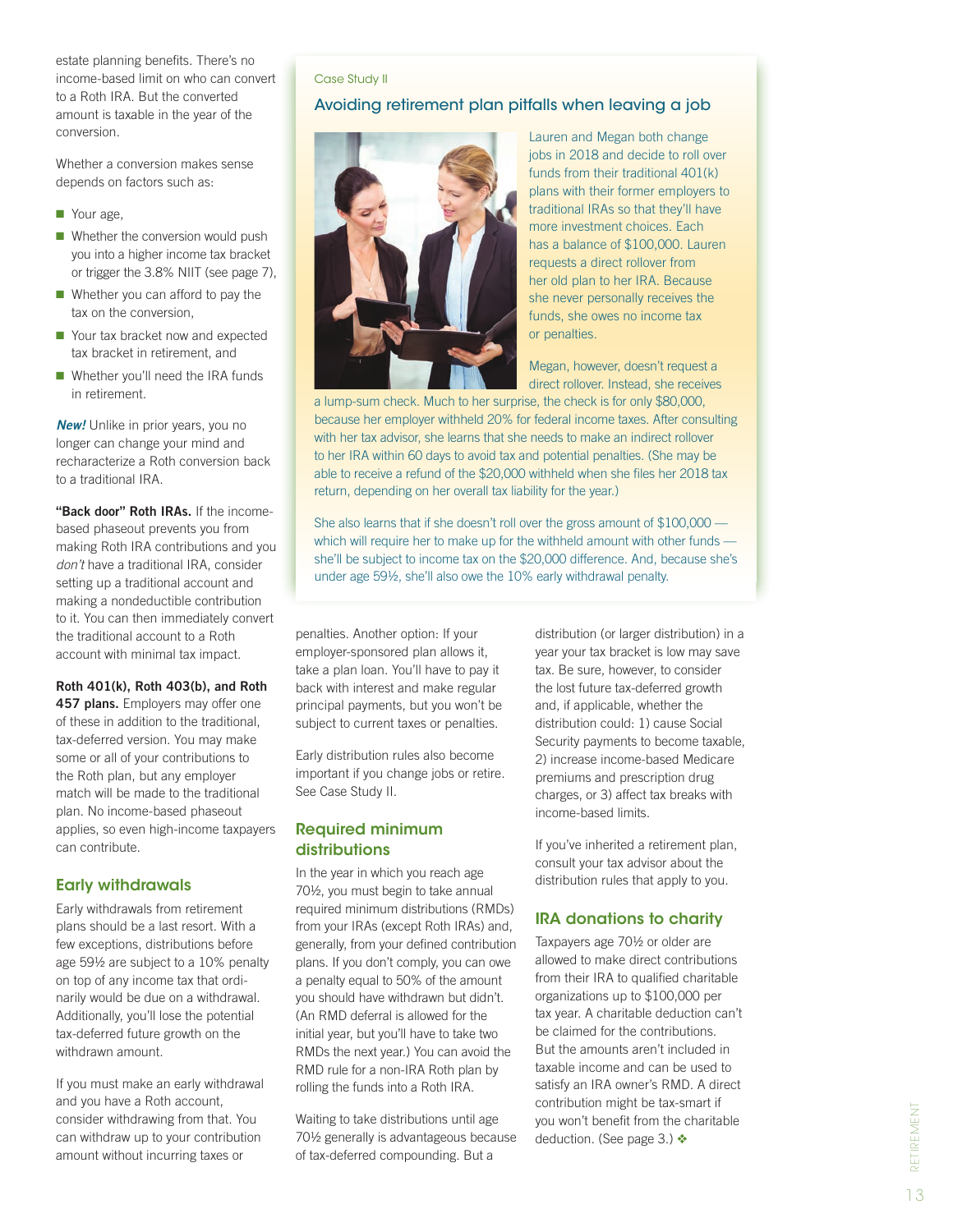

# Estate planning: Assess your strategies in light of recent tax law changes

So difficult as it is, accumulating wealth is only the first step to providing a financially secure future for your family. You also need to develop a comprehensive estate plan. The earlier you begin, the more options you' a financially secure future for your family. You also need to develop a have to grow and transfer your wealth in a way that minimizes taxes and leaves the legacy you desire. Then review your plan regularly to account for changes in your finances, family and tax law. The Tax Cuts and Jobs Act (TCJA) doesn't repeal the estate tax, as was originally proposed, but it still impacts estate planning.

#### Estate tax

*Enhancement!* While the TCJA keeps the estate tax rate at 40%, it doubles the exemption base amount from \$5 million to \$10 million. The inflation-adjusted amount for 2018 is \$11.18 million. (See Chart 4.) The doubled amount will continue to be adjusted annually for inflation.

Keep in mind that, without further legislation, the estate tax exemption will return to an inflation-adjusted \$5 million in 2026. So taxpayers with estates in the roughly \$6 million to \$11 million range (twice that for married couples), whose estates would escape estate taxes if they were to die while the doubled exemption is in effect, still need to keep potential post-2025 estate tax liability in mind in their estate planning.

# Gift tax

#### *Enhancement!* The gift tax continues

to follow the estate tax, so the gift tax exemption also increases under the TCJA. (See Chart 4.) Any gift tax exemption used during your lifetime reduces the estate tax exemption available at death. Using up some of your exemption during your lifetime can be tax-smart, especially if your estate exceeds roughly \$6 million (twice that if you're married). Making tax-free wealth transfers to take advantage of the higher exemption amount before it potentially "sunsets" could save substantial tax.

You also can exclude certain gifts of up to \$15,000 per recipient in 2018 (\$30,000 per recipient if your spouse elects to split the gift with you or you're giving community property) without depleting any of your gift and estate tax exemption.

*Warning:* You need to use your annual exclusion by Dec. 31. The exclusion doesn't carry over from year to year. For example, if you don't make an annual exclusion gift to your granddaughter this year, you can't add \$15,000 to your 2019 exclusion to make a \$30,000 tax-free gift to her next year.

#### GST tax

The generation-skipping (GST) tax generally applies to transfers (both during your lifetime and at death) made to people more than one generation below you, such as your grandchildren. This is in addition to any gift or estate tax due.

*Enhancement!* The GST tax continues to follow the estate tax, so the GST tax exemption also increases under the TCJA. (See Chart 4.)

The GST tax exemption can be a valuable tax-saving tool for taxpayers with large estates whose children also have — or may eventually have large estates. With proper planning, they can use the exemption to make transfers to grandchildren and avoid any tax at their children's generation.

#### CHART 4

#### Transfer tax exemptions and rates

| Year | Estate tax<br>exemption <sup>1</sup>                               | Gift tax<br>exemption                              | <b>GST tax</b><br>exemption | Estate, gift and<br><b>GST tax rate</b> |
|------|--------------------------------------------------------------------|----------------------------------------------------|-----------------------------|-----------------------------------------|
| 2017 |                                                                    | \$ 5.49 million \$ 5.49 million \$ 5.49 million    |                             | 40%                                     |
| 2018 |                                                                    | $$11.18$ million $$11.18$ million $$11.18$ million |                             | 40%                                     |
|      | <sup>1</sup> Less any gift tax exemption already used during life. |                                                    |                             |                                         |

#### State taxes

Even before the TCJA, many states imposed estate tax at a lower threshold than the federal government did. Now the differences in some states will be even more dramatic. To avoid unexpected tax liability or other unintended consequences, it's critical to consider state law. Consult a tax advisor familiar with the law of your particular state.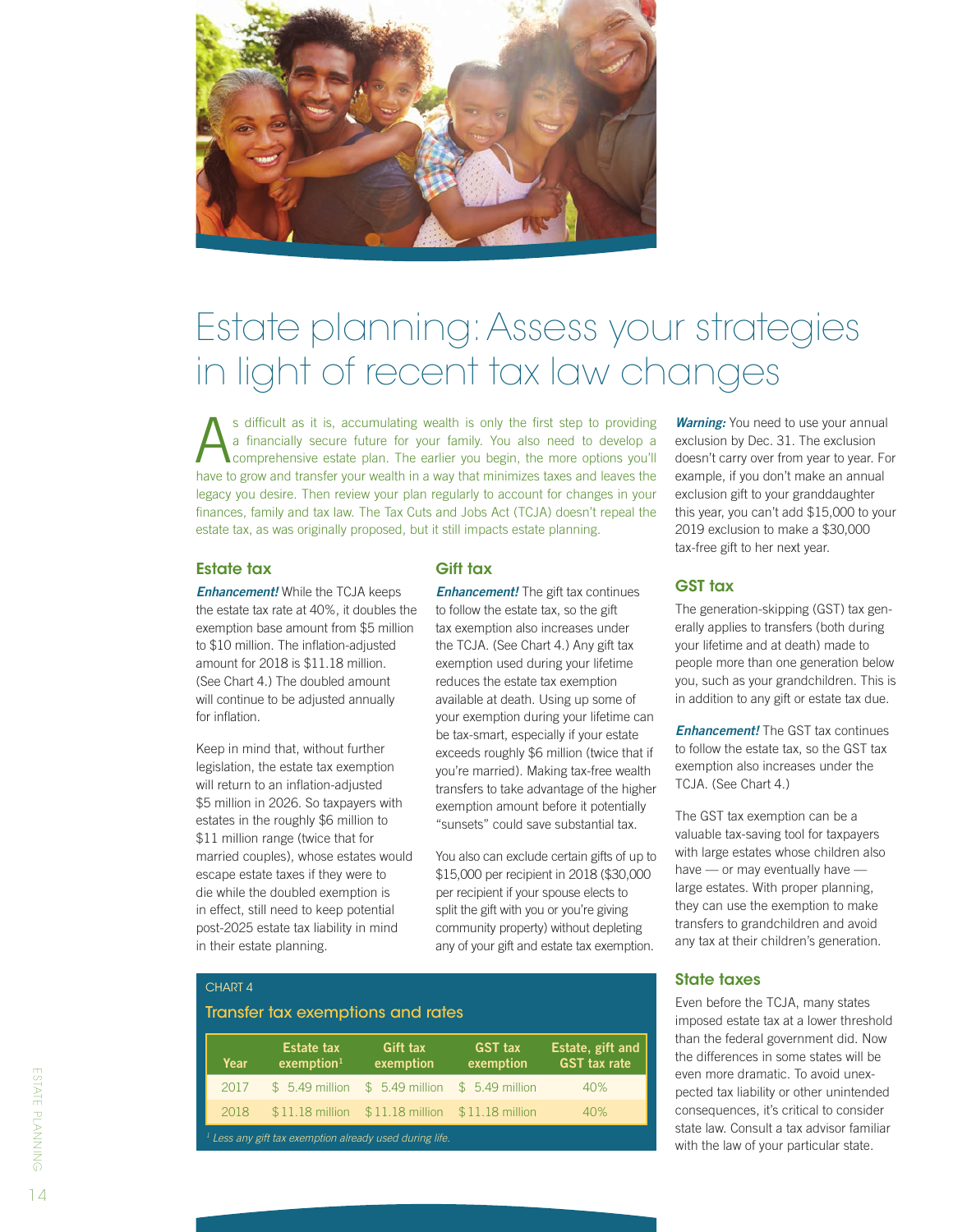#### Exemption portability

If one spouse dies and part (or all) of his or her estate tax exemption is unused at his or her death, the estate can elect to permit the surviving spouse to use the deceased spouse's remaining estate tax exemption. This exemption "portability" provides flexibility at the time of the first spouse's death, but it has some limits. Portability is available only from the most recently deceased spouse, doesn't apply to the GST tax exemption and isn't recognized by many states.

And portability doesn't protect future growth on assets from estate tax like applying the exemption to a credit shelter (or bypass) trust does. Such a trust offers other benefits as well, such as creditor protection, remarriage protection, GST tax planning and state estate tax benefits.

So married couples should still consider these trusts — and transferring assets to each other to the extent necessary to fully fund them at the first death. Transfers to a spouse (during life or at death) are tax-free under the marital deduction, assuming he or she is a U.S. citizen.

# Tax-smart giving

Giving away assets now will help reduce the size of your taxable estate. Here are some strategies for tax-smart giving:

Choose gifts wisely. Consider both estate and income tax consequences and the economic aspects of any gifts you'd like to make:

- To minimize *estate tax*, gift property with the greatest future appreciation potential.
- To minimize *your beneficiary's income tax*, gift property that hasn't appreciated significantly while you've owned it.
- To minimize *your own income tax*, don't gift property that's declined in value. Instead, consider selling the property so you can take the tax loss and then gifting the sale proceeds.

#### Plan gifts to grandchildren carefully.

Annual exclusion gifts are generally exempt from the GST tax, so they also help you preserve your GST tax exemption for other transfers. For gifts to a grandchild that don't qualify for the exclusion to be tax-free, you generally must apply both your GST tax exemption and your gift tax exemption.

#### Case Study III

#### Now's the time to create a dynasty



Ryan is a widower who recently sold the business he'd spent 40 years building. His adult children are successful professionals and he has several grandchildren, with more expected. He'd like to leave a financial legacy for this third generation — and beyond.

Ryan hasn't yet used any of his gift and estate tax exemption, so

his tax advisor suggests he set up a dynasty trust. He decides to transfer \$10 million to it, and there's no gift tax on the transaction because it's within his unused exemption amount. And the funds, together with all future appreciation, are removed from his taxable estate.

Most important, by allocating his GST tax exemption to his trust contributions, he ensures that any future distributions or other transfers of trust assets to his grandchildren or subsequent generations will avoid GST taxes. This is true even if the value of the assets grows well beyond the exemption amount or the exemption is reduced in the future.

#### Gift interests in your business or

an FLP. If you own a business, you can leverage your gift tax exclusions and exemption by gifting ownership interests, which may be eligible for valuation discounts. So, for example, if the combined discount is 25%, in 2018 you can gift an ownership interest equal to as much as \$20,000 tax-free because the discounted value doesn't exceed the \$15,000 annual exclusion.

Another way to potentially benefit from valuation discounts is to set up a family limited partnership. You fund the FLP with assets such as public or private stock and real estate, and then gift limited partnership interests. *Warning:* The IRS may challenge valuation discounts; a professional, independent valuation is recommended. The IRS also scrutinizes FLPs, so be sure to properly set up and operate yours.

Pay tuition and medical expenses. You may pay these expenses without the payment being treated as a taxable gift to the student or patient, as long as the payment is made directly to the provider.

Make gifts to charity. Donations to qualified charities aren't subject to gift tax. They may also be eligible for an income tax deduction, but this deduction may benefit fewer taxpayers than in the past. (See page 3.)

#### **Trusts**

Trusts can provide significant tax savings while preserving some control over what happens to the transferred assets. For those with large estates, funding them now, while the gift tax exemption is high, may be particularly tax-smart. Here are some trusts to consider:

- A *qualified terminable interest property (QTIP) trust* can benefit first a surviving spouse and then children from a prior marriage.
- n A *qualified personal residence trust (QPRT)* allows you to give your home to your children today removing it from your taxable estate at a reduced gift tax cost (provided you survive the trust's term) — while you retain the right to live in it for a certain period.
- n A *grantor-retained annuity trust (GRAT)* works on the same principle as a QPRT, but allows you to transfer other assets; you receive payments back from the trust for a certain period.

Finally, a GST — or "dynasty" — trust can help you leverage both your gift and GST tax exemptions. And it can be an excellent way to potentially lock in the currently high exemptions while removing future appreciation from your estate. See Case Study III. ❖